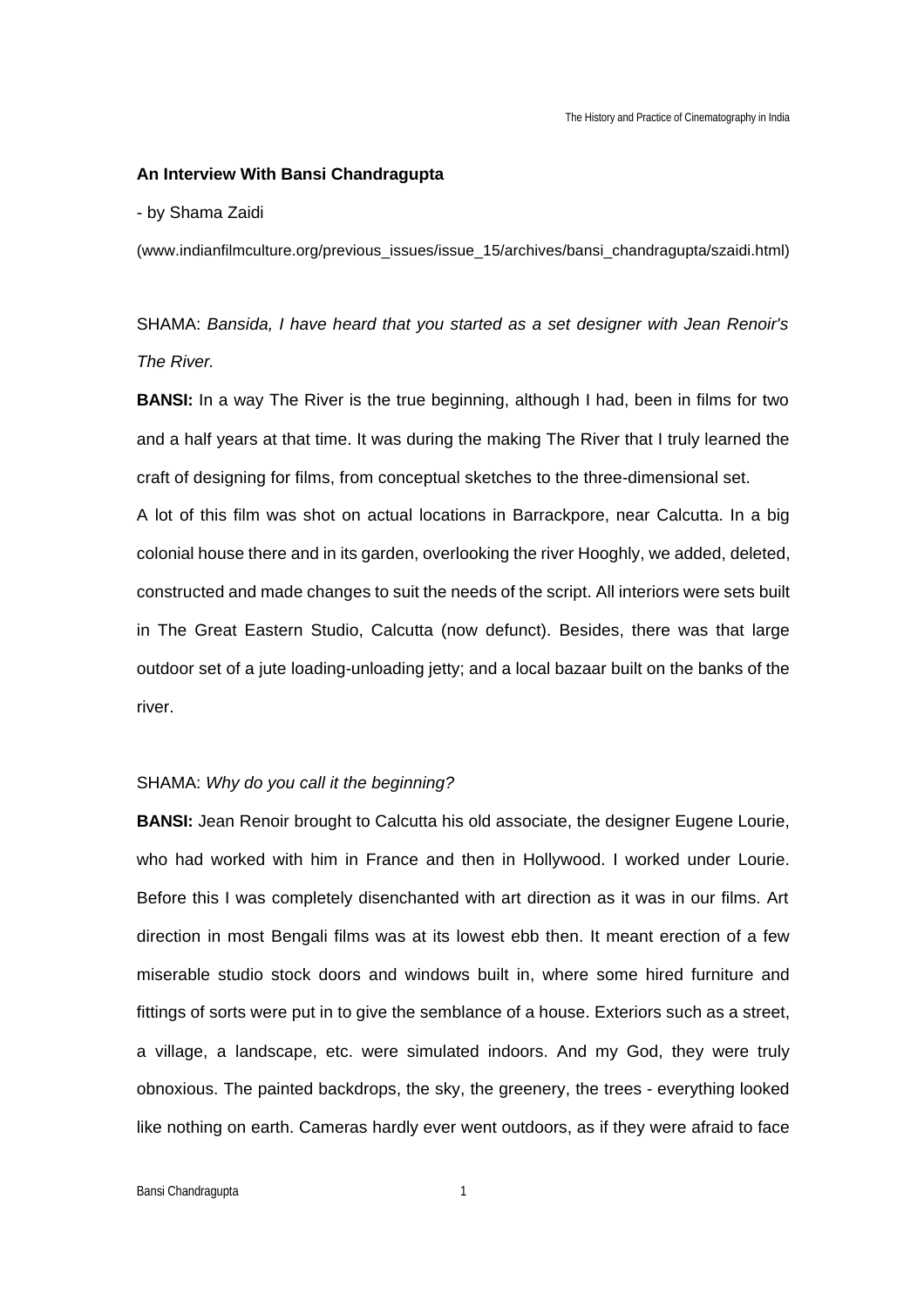reality and sunshine. Working on The River was a total change of approach. No simulated exteriors. Sets were built on locations in their actual setting and photographed in varying moods of sunlight.

#### SHAMA: *You mean no lights were used?*

**BANSI:** Oh no! There were the full contingent of arc lamps, brutes and du-arcs run on two huge generators mounted on trucks. The generators had been brought over from Europe and were the ones used for the filming of Carol Reed/Orson Welles' The Third Man. The film was shot in Technicolor and it was a tremendously slow speed stock. Claude Renoir had trouble with the excessive contrast in shadow and light and a blazing winter sky. In any case it was all very new and exciting. To mix the existing, the available, with the artificially created, that was a great lesson in technique. In time, eventually, I learnt the deeper truth: instead of trying exclusively either to create or record the narrative, film attempts a synthesis. It both records what has been created, and creates by its manner of recording.

SHAMA: *People in general are less aware of an art director's/designer's function in films. Can it be simply stated that his function is to provide setting for the action of the story?* **BANSI:** The primary function of décor/setting is to provide a believable environment for the action. In most fictional films credibility remains the controlling factor. To be lifelike the setting must be thought of in relation to the story. Quite often a location is dictated by the plot, and design controlled by the location. The designer has to start from what is known, or necessary, or likely, or at least possible. Once a setting/set is complete, the director takes over. He is free to work in and on the setting so as to develop the implication of its relationship to the action and image. As André Bazin puts it: "to reveal its secret links with drama."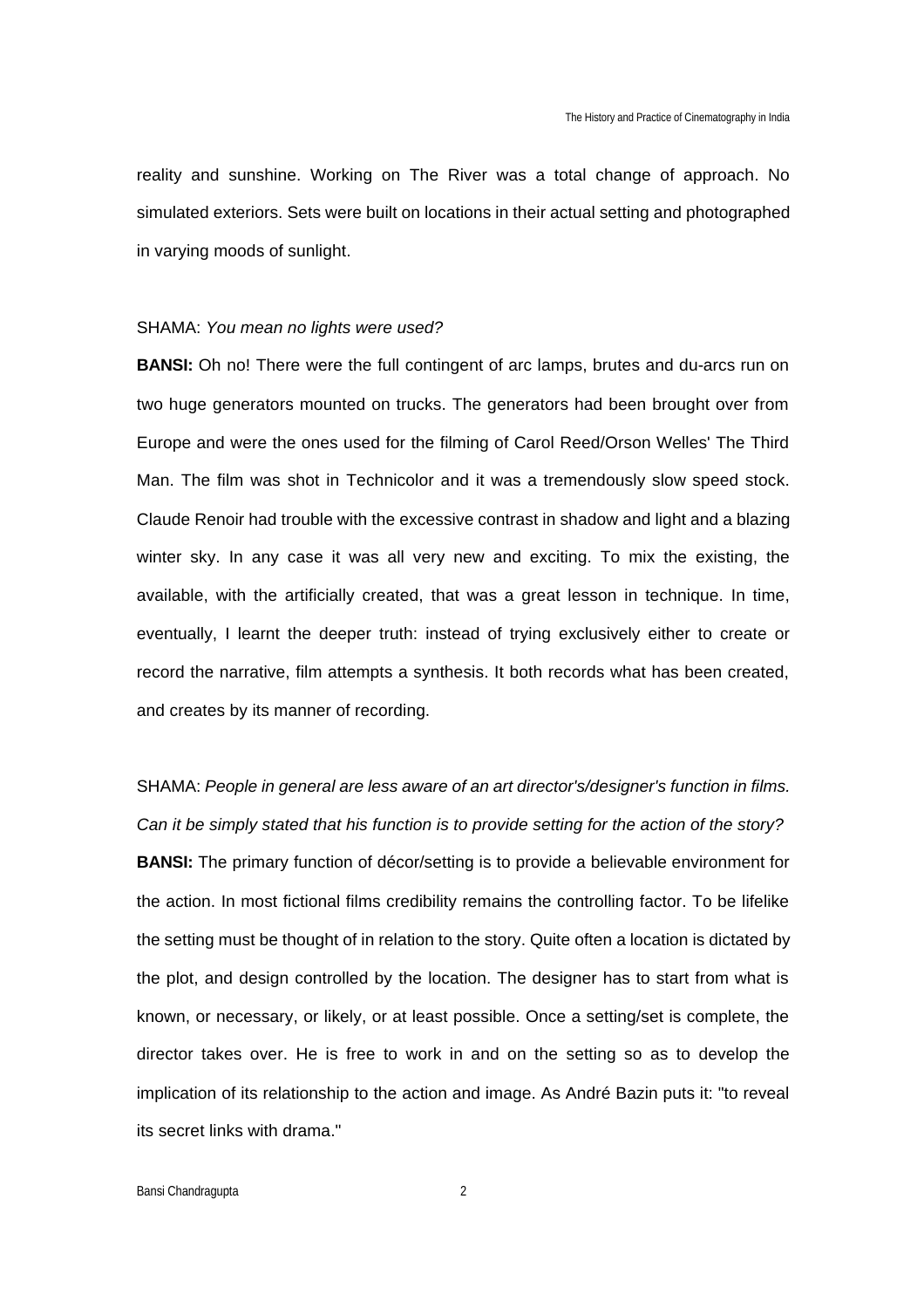### SHAMA: *Thus it may be argued that the script is a constricting factor.*

**BANSI:** Yes and no. It's the frame of reference. As I said, the setting has no independent existence of its own. It's related to the script situation, to the characters of the story. Many great art designers like Lazare Meerson, Alexander Trauner, John Bryon and others, have produced sets of great beauty and depth working within the constrictions of a script.

In Bengal most of the directors I have worked with, Satyajit, Mrinal, Tarun Mazumdar, would consult me at various stages of script writing. During the writing we often made trips to scout locations. The directors would talk about their ideas and the kind of form that was evolving in their minds. Here you relate script situation to location and location to the situation. In Jalsaghar we were basically looking for a typical zamindar's house situated on or near a river; what we found was a provocative setting. The great river Bhagirathi had changed its course during the monsoon , coming dangerously within a few yards of the house. The river had swallowed the mansion's vast grounds and the driveway, turning it into a vast bank of sand dunes. Satyajit perfectly integrated the vast sprawling mansion, the desolate sandbank and the river to reveal the drama of Biswambhar Roy's disintegration in an alienated hostile world. The story dictated the location. Once the house was found, its architecture dictated the design the music-room which I built inside a studio.

## SHAMA: *You have singled out Bengal. What happens in Bombay in a typical commercial Hindi film for instance?*

**BANSI:** This kind of exchange or contact is not there. In most cases the total script is not there at all. It's written piecemeal for each schedule of shooting, so it's difficult to relate. A few days before the shooting starts, a hurried meeting - may be our first - with the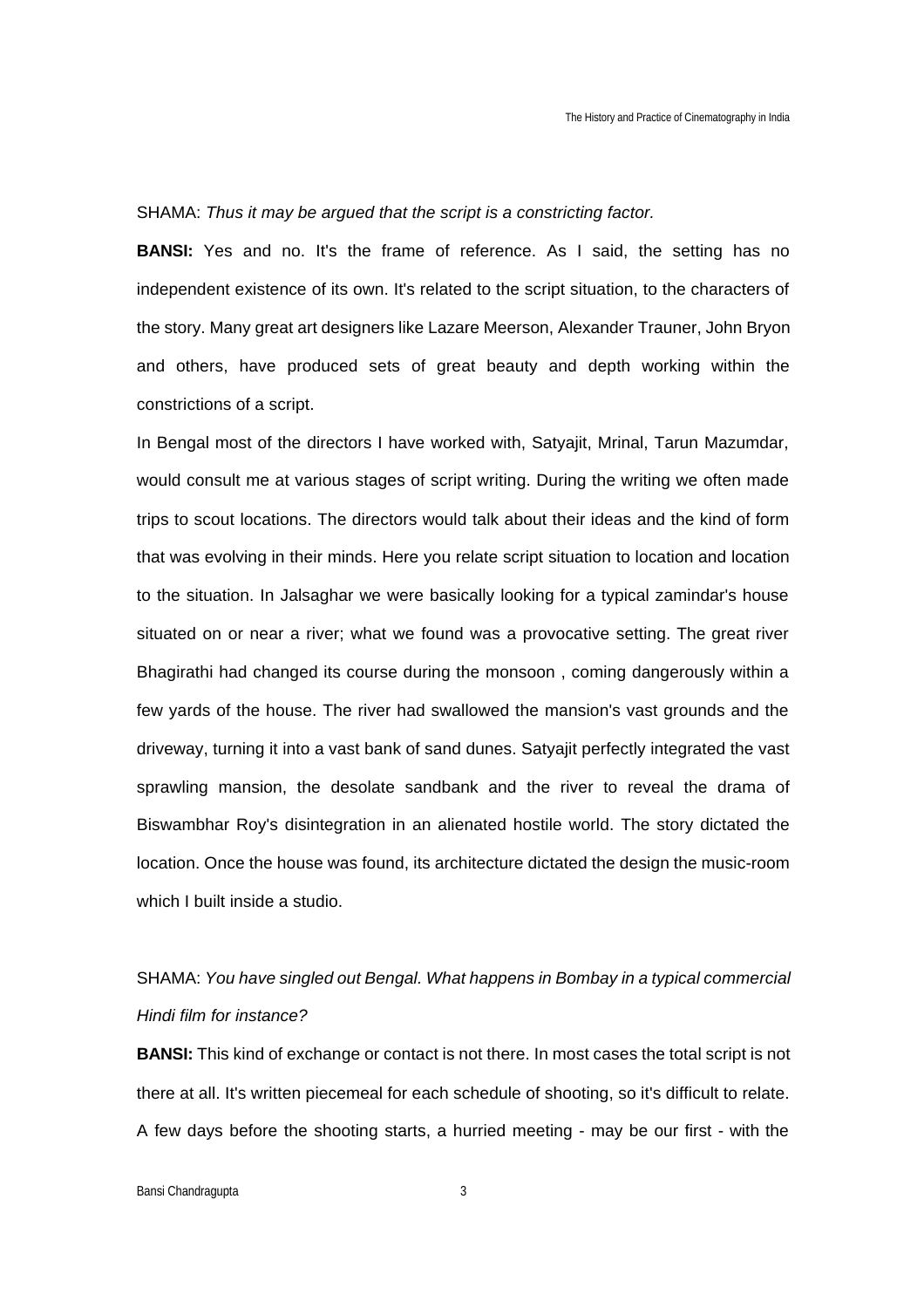director is arranged. The story may be related in a rough outline. And since the stars in the film have agreed on certain shooting dates, you are asked to build a certain set comprising, let us say, a drawing room, dining room, and bedrooms.

Now, there are countless different possibilities for designing such a combination. There is no reason, implied or otherwise, why a drawing room or bedroom should not be done in one way rather than a dozen others. You start with very little, with vague clues. I mean there is little participation. Usually most Hindi film directors contribute very little to the growth of the design (and the designer's concern is that the set is so organized that it works for the director). The directors normally ask for gorgeous, posh. and big sets. Like most other creative technicians working on the film, the designer also tries to be clever tries to impress, hiding behind artificiality and surface slickness.

## SHAMA: *Tbe concept of an overall production designer is not feasible under such haphazard conditions, is it?*

**BANSI:** In spite of big money in Hindi films, that kind of concept does not exist. Generally speaking, we sadly lack managerial skills in our industry. No one is willing to invest in pre-production planning. Given that there is a working draft of the script, you have to find a talented designer, engage him and his team of sketch artists and draughtsmen long before the production goes on the floor. This is done in all other countries. In actual practice however, in our industry, the art director himself functions as the artist and the draughtsman. In the short: period between the first meeting with the director and the actual construction of the set, combined with the; fact that he might be working on 5 to 12 productions simultaneously, there is little time left for the thinking process, sketches and working drawings. What he might produce is either a wash drawing, pencil sketch or an isometric view of the set design. After the director has approved or suggested a few changes, the art director's chief anxiety is to get started so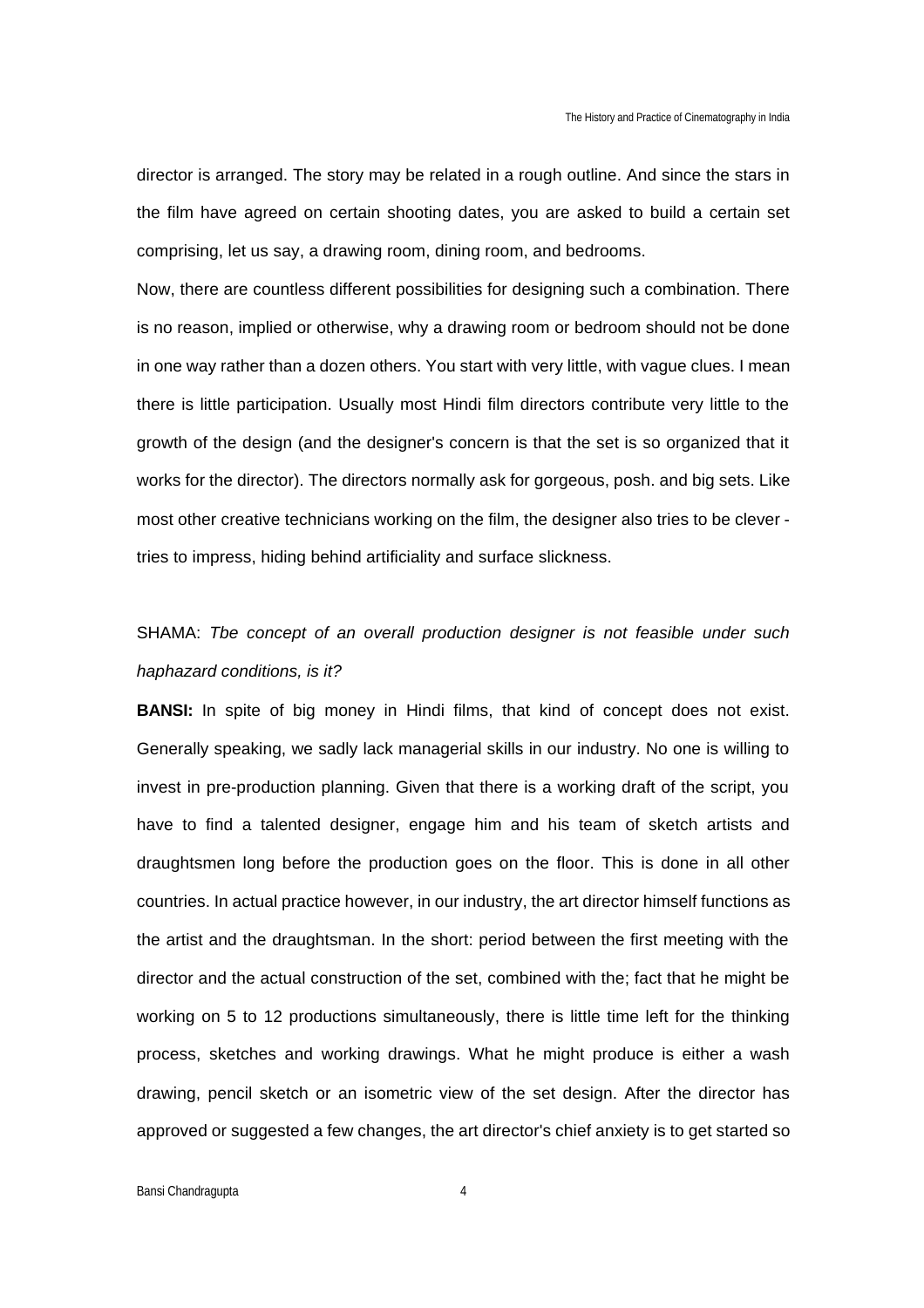that he can complete the job in time for shooting. A ground plan in one-fourth inch to one foot scale with some important sectional elevations is usually drawn by the art director himself. Details like ornamentation, cornices, doors and windows, etc. are left to the assistants.

## SHAMA: *In designing a film set what is the most basic element in the transition from the drawing board to the three-dimensional physical reality?*

**BANSI:** The most operative element is the fluidity of the camera and its frequent change of position, distance and direction. What is seen on screen is what the camera records. As against "theatrical stasis", cinema uses an a-logical and dis-continuous space through "change of shot" (that is editing) which is the basic unit. of film construction. The illusion of dimension and depth in.the photographed image is the consequence of the camera's ability not only to record but also to select, mould and heighten reality through the use of lenses, movement and change of position.

#### SHAMA: *How do you go about the actual construction of a set?*

**BANSI:** It would be difficult to tell you everything except some of the standard methods of studio construction. Today set designers do not hesitate to use anything, method or material, which will give the desired effect. All plans and the layout of the set on location, or on the given space of a studio floor are drawn in 1/4" to 1' scale. So are the sectional elevations. Details are usually done in 1/2" scale. In a specifications chart on the plan are indicated the wall finish, floor finish, practical doors, windows, locks, plumbing, special effects, etc.

For most sets, wall surfaces are built from standard "flats" of 3" X 1" timber framing. Usual sizes of the flats are 10' .to 12' high and 2, 3, 4, 5, 6, or 8 feet wide. The flats are nailed together to make whole or convenient sections of walls with doors and windows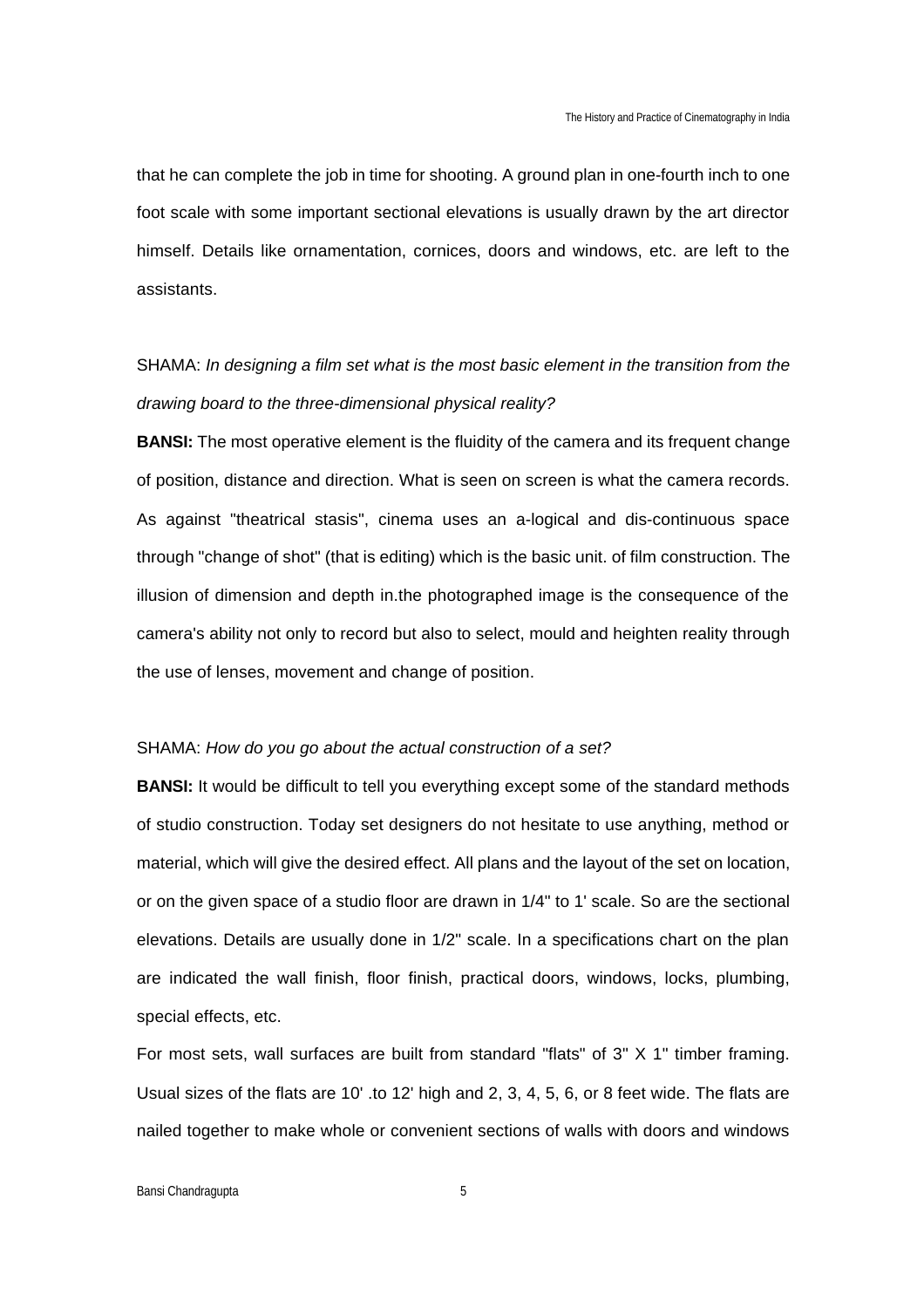built in. Each section is placed and braced on its position as marked out on the studio floor according to the layout. Each section now is covered with tightly stretched lengths of coarse calico (majerpat in Bombay lingo) tacked on to the back of the timber frames. Cloth is then pasted on with tough, brown paper, rough side out. All papered surfaces, when dry, may be painted with water-based paints. Acrylic emulsion paints are the best for quick drying. This then gives a highly finished flat painted surface. A thick impasto with whiting or earth colors may be used directly on the cloth surface for slightly rougher results. All woodwork may be papered and painted but I prefer to prepare the wood surface by filler and then paint them in flat or semi-matt oil paints to impart correct feel and weight. Sometimes when walls have to withstand vigorous action such as in fight scenes, the frames are covered with thin commercial ply. To be able to withstand the wind, rain and sun on outdoor sets, ply covered flats are standard practice. If the surface is rough and grained, flats are covered with hessian, then plastered with plaster of Paris or a mixture of plaster and sawdust. In case a heavily weathered texture is desired, 3' X 4' sheets of plaster about three inches thick are cast from a suitable mould, then nailed on to the frames. The joints are finished on the spot.

Lengths of hessian may be dipped in a viscous mixture of plaster. This then is hung on, patted and smoothed on an open slat-work of split bamboo or straight on to bamboo chattai nailed to the frames. This will give a gently undulating surface such as for a rustic dwelling. With a framework in timber indi.cating the forms, rock surfaces can be effectively, quickly and cheaply built with the chattai-hessian method for long shots.

SHAMA: *There are very often heavily eroded, weather-beaten surfaces in your sets sets of slums and such ... very convincing to look at.*

**BANSI:** The best results are achieved by preparing your casts from any such actual walls or even a cracked, damaged (cement and brick) floor surface. Endless variations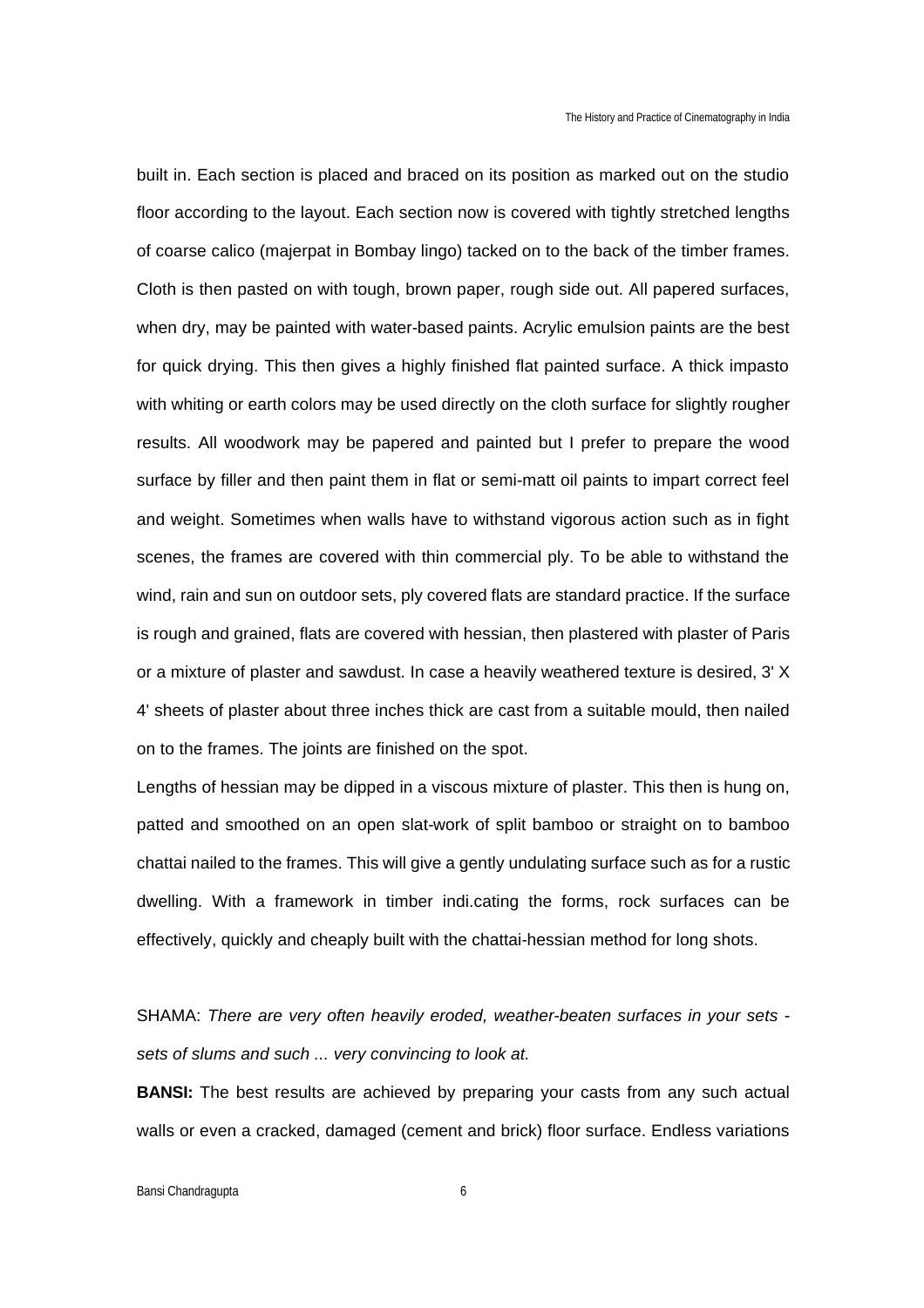of decay can be achieved by throwing more or less amounts of sand in certain areas of the mould before the plaster is poured in.

SHAMA: *In the film Jangal Mein Mangal there was an underground cave/den set - the usual haunt of dacoits in the Bombay films, with overhanging boulders and all that.*

**BANSI:** I had selected a spot near the National Park on the highway from where about a dozen moulds, very big in size, were cast from actual boulders and rocks. Used in combination and permutation, hundreds of pieces cast from these dozen, moulds gave me an endless variation of forms. I had a 6' X 8' miniature made, which the carpenters and plasterers used as a guide for the general forms shaped in 3"X 1" timber framing to which the plaster pieces were nailed and finished on the spot. After painting them in various shades of gray, I had them sprayed over with a thin coat of varnish. When lit, the varnished surfaces picked up beautiful highlights.

SHAMA: *In Shatranj ke Khilari I saw you had huge arches and pillars cast in one piece. Is that the usual practice? It needed - in one instance I counted - a dozen men to hoist one arch in position on to the timber frame.*

**BANSI:** Because the arches had a lot of complicated ornamentation, I preferred to cast them in one piece. Sometimes the piece with an engraved arch was 8' 3" X 8' with a 6" depth of the half moons. The usual practice is to cast them in more convenient sections. All pillars - round, square, octagonal, plain or ornamental - are cast in two longitudinal half sections and screwed on to the timber frames which follow the shape of the pillar. If the pieces are cast in more and more sections, the accuracy of form tends to suffer in the process of fitting and finishing and after all the work you put in, you may be a very sad man at the end.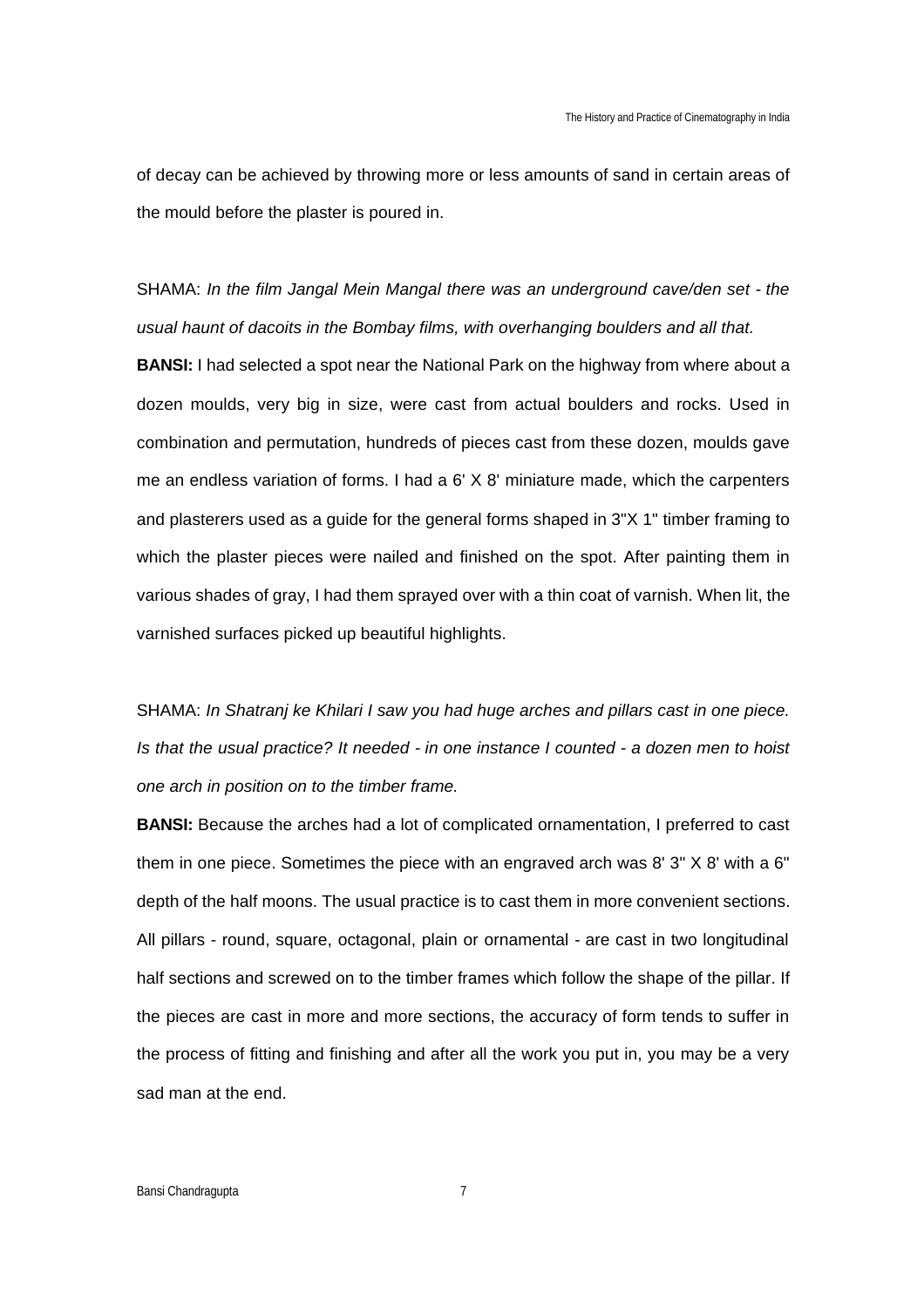SHAMA*: Bansida, I have seen that unlike most other designers you prefer to use heavier material like precast plaster plates or softboard for your wall surfaces rather than the papered-cloth-paint technique; Is there a particular reason for this?*

**BANSI:** Actually it all depends on what effect you want. Plain, flat, highly finished surfaces are cheaply and best done in the papered-cloth technique. If you are working in a slum, a provincial house, in a small room, where the actors are very close to the walls, the texture and weight is very important. Verisimilitude is best achieved in plaster.

### SHAMA: *What methods do you use to get the "lived-in" feeling?*

**BANSI:** "Ageing down" is most important. In expert hands spraying the set with a gun loaded with toned down amber, gray or black can achieve surprising results. Suggestions of dust, dirt, and grime, effects of dampness, leaks and decay, of rust and marks left by oily heads and hands are sprayed in. Then sometimes these are finally worked on with shellac or thinned varnish. A more effective method, particularly on textured surfaces, is to "wash" with 2 or 3 tones of color with a loaded brush. Rubbing and working in with the brush then settles the color in the dents and depths, thus producing very realistic and photogenic results. In Shatranj ke Khilari, several sets with plastered surfaces were just given a coat of a solution of common animal glue, soap, and a dash of color to get the effect of age, with very convincing results.

#### SHAMA: *And when wood has to be aged?*

**BANSI:** Ageing and effects of exposure to rain and sun are achieved by charring the wood surface on an open fire or with a powerful flame. Afterwards, the soft, charred grain is vigorously brushed with a wire brush. This makes the hard grain very pronounced and is very close to what nature does to exposed wood. You remember the door in Pather Panchali set on the outer wall of the house? It's as age-worn and battered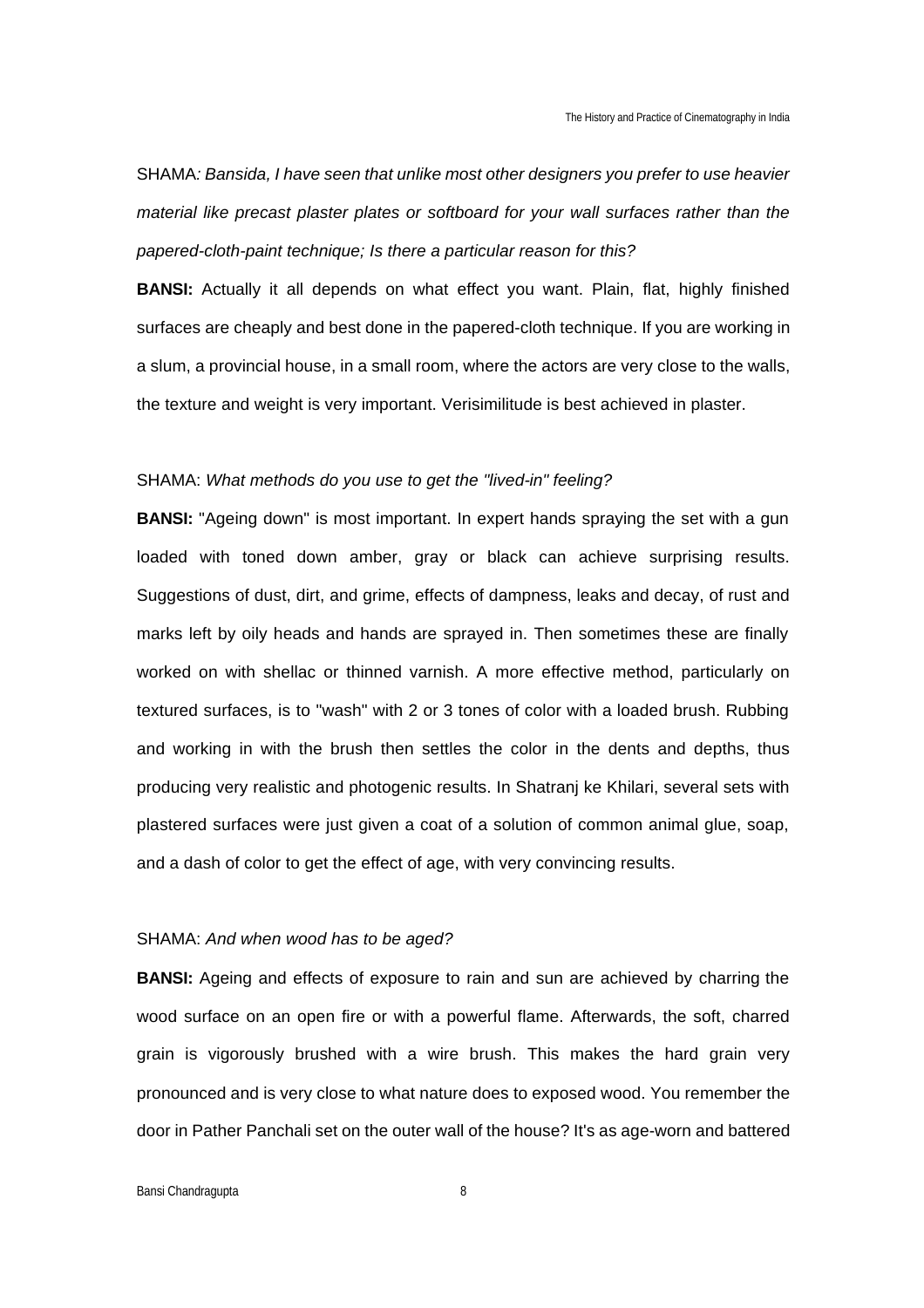as the old aunt in the film. A new door built with pine wood was charred and brushed. To get a look of complete decay at the lower end, it was partially burnt out. Afterwards, I bleached the whole door with caustic soda. You know the street I made for Seema? At one point my assistants were burning and treating a whole lot of exposed woodwork like doors, windows, posts, beams and the lot to give them the weather-beaten look. At that moment the producer of the film, Sohanlal Kanwar, happened to drop by. He thought a lot of newly constructed property was being destroyed by careless workers and began screaming at them. They finally managed to calm him down and explain what they were doing. But he still thought it was a waste of good money by a whimsical, "artistic" art director from Bengal!

#### SHAMA: *How do you show various kinds of floor surfaces?*

**BANSI:** If the set is built on a platform, it is comparatively easy. The platform is usually built of 12" X 1 1/2" planks and is covered with 3/4" thick sheets of plywood. Finished in matt or semi-matt oils or polished or lacquered, it gives a highly finished surface. Any pattern, border or design may be stenciled in before the final finish. Flagstone, brick and plank flooring is actual. A method popular in Bombay studios is to use3'X 3' rubberized sheets laid closely edge to edge. You can't get odd shapes with square sheets, and they overlap. These slip under the actors' feet and spoil the scene.

SHAMA: *You have a complicated inlaid mosaic tile floor in the Charulata house and a black and white marble floor in the Shatranj durbar set. They don't look like stenciled work.*

**BANSI:** No, not plain stencil work done on the spot. But stencil all the same. Designs were printed on 30" X 40" paper sheets by silk-screen process and pasted on the flooring of the set. In Goopi Gyne I used the silk-screen stencil directly on a painted floor.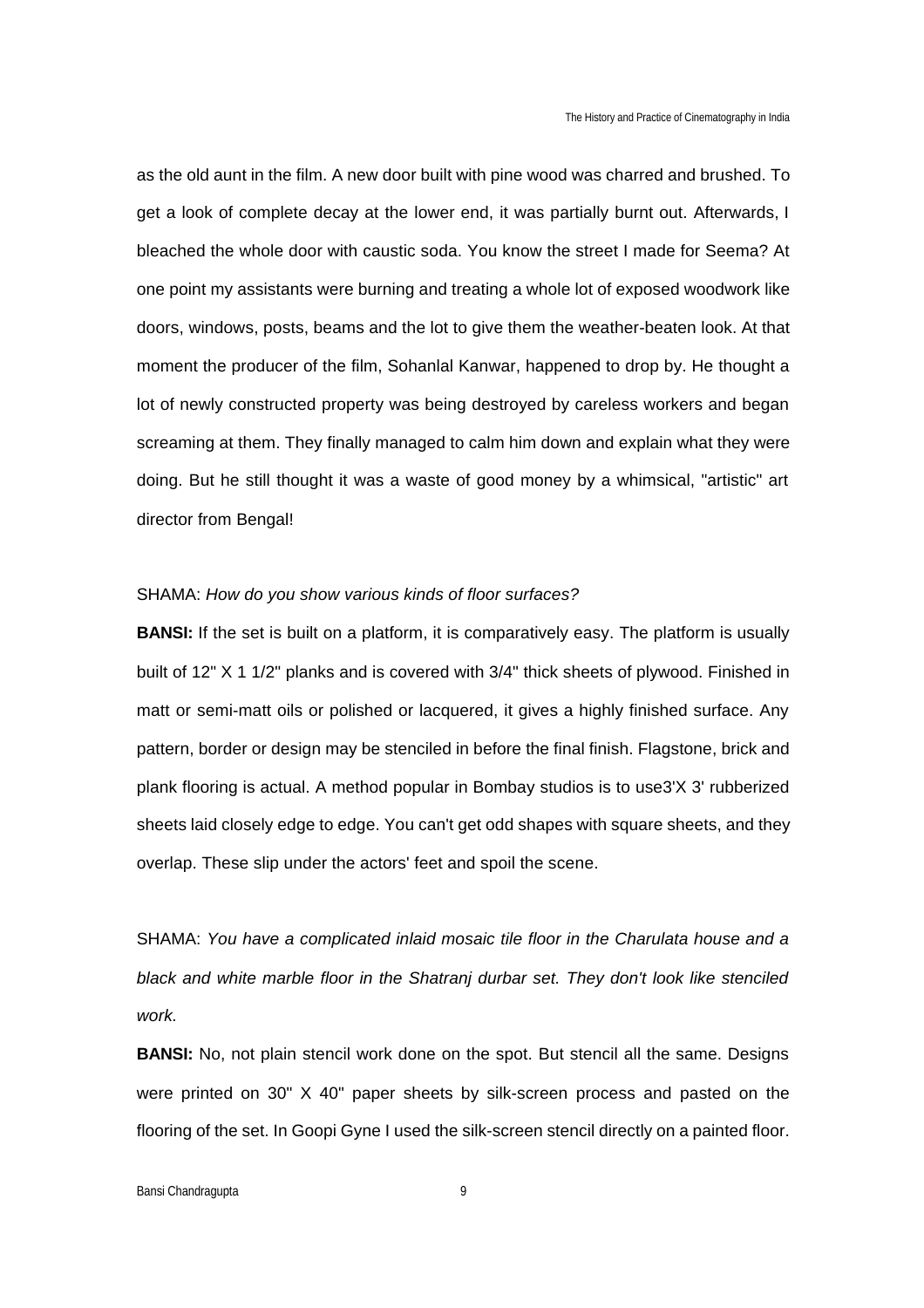SHAMA: *In Calcutta all your films were in black and white. Here in Bombay it must have been exciting to work in color.*

**BANSI:** I don't know really! You hardly ever get a chance to use color as a meaningful element - for its psychological or emotional significance, beyond the purely functional. I have found out that a highly charged color scheme can land you in trouble, because you hardly ever know what the actors will be wearing till you see them on the set. To avoid an unpredictable and disastrous clash with such clothes, I prefer to stay with neutrals using vivid colors in small areas only. If the situation permits I use a lot of white or near white, a feeling of color created by textures rather than pigments.

# SHAMA: *You worked for Maya Darpan. I read Kumar Shahani's explanation about the psychological factor of color in his film. Any comments ?*

**BANSI:** There was a kind of psychological progression chart designed by his friend, the painter Akbar Padamsee. Painting a canvas where you are in control of every factor is different from filming on location for obvious reasons. Film is inherently different from a painted canvas.

SHAMA: *How did you become a designer for films? Were you trained for it? Or like most, were you trained in one of the visual arts?*

**BANSI:** I joined films in 1946, purely by accident. I had stopped going to college in Srinagar, during the Quit India movement in 1942. A chance meeting there with the painter and designer, Shubho Tagore, inspired me to study painting. I left home in early 1944. My family, violently opposed to my ideas, was angry and apprehensive at seeing their boy leave for a famine ravaged Bengal. Only a few months before, the Japanese had bombed the docks and some other spots in Calcutta. Anyway, I was there in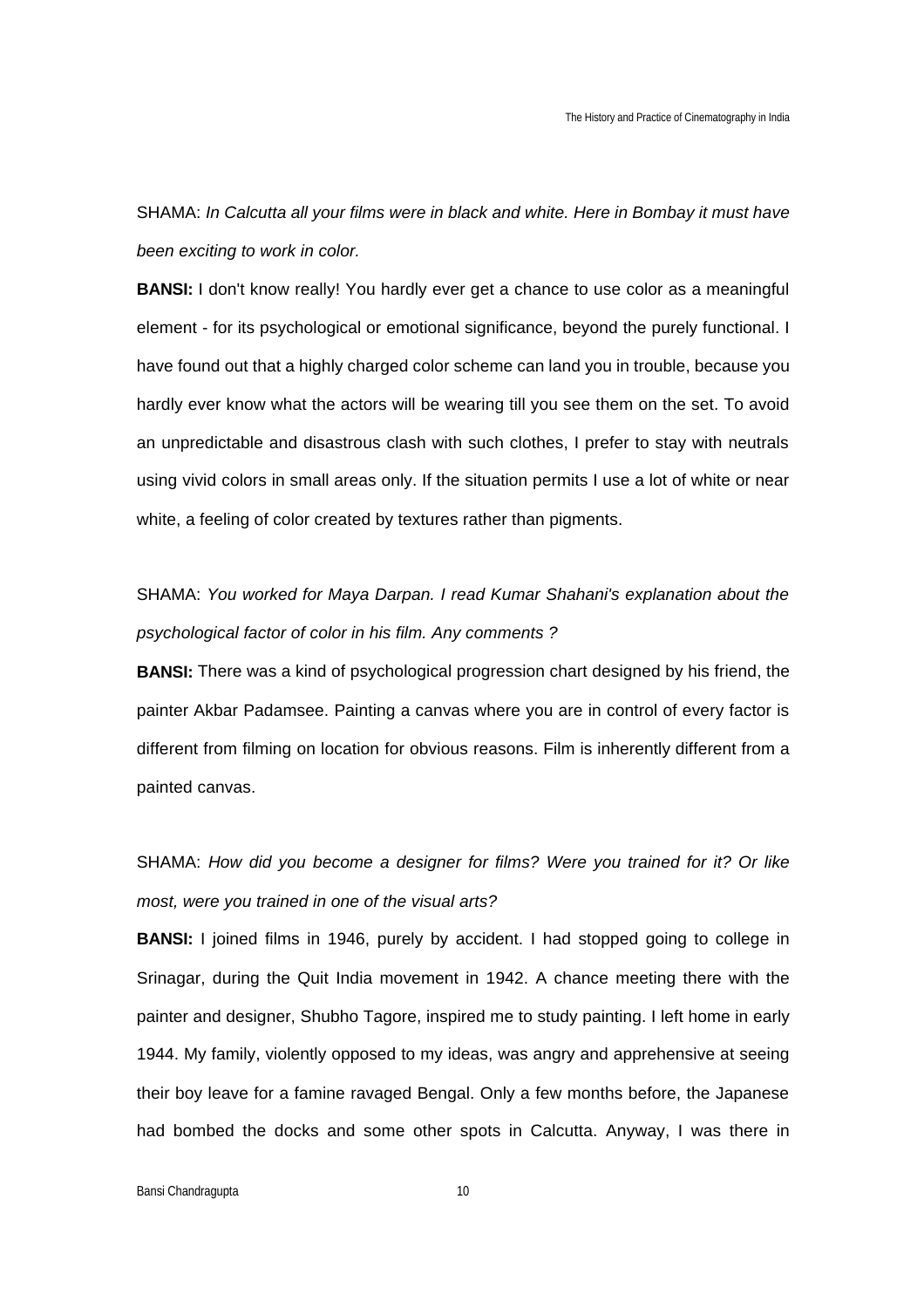Calcutta pretending to be a serious student of painting, but unable to feed myself, living by the good grace of Shubhobabu. Occasionally I earned some money by designing book jackets and illustrating stories in magazines.

#### SHAMA: *So your basic training is as a painter.*

**BANSI:** I wouldn't dare to call myself a painter. But I was exposed to a lot of good art during those formative years. That was my grounding. The contemporary art scene was baffling but charged with anxiety. The horrors and brutality of the famine and a world war had finally dealt a death blow to the lingering romance of the Bengal School of Abanindranath. Younger generations of artists were restless and exploring new ideas, looking toward the West and folk forms for inspiration. In painting, Jamini Roy was the new master. Shubho Tagore headed The Calcutta Group which included some wellknown names of today: Pradosh Dasgupta, Nirode Mazumdar, Paritosh Sen, Gopal Ghose. The Group had a two-room studio where exhibitions were held and artists, writers, poets and musicians would gather there for an "adda". I was asked to move there and look after the place. Although the studio does not function any more, I have lived there for 26 years and still retain the place. Shubhobabu was a designer of furniture and tapestries. One of Shubhobabu's friends, the writer, the late Jyotirmoy Roy asked for oriental furniture, tapestries and knickknacks to decorate a set in his new film Abhijatri. He was quite a celebrity then. His previous film, Udayer Pathay, written for New Theatres and directed by the late Bimal Roy, had been a stupendous critical and boxoffice success, mainly due to its story and dialogues. Shubhobabu took me along to "do" the decoration. That was my first contact with films. Jyotirmoybabu asked me to stay on as an assistant to his art director, Batu Sen, an old veteran from the days of silent films. He offered me Rs 175 per month as salary, free lunch, several cups of tea on all working days, and a role in the film. I stayed on because I needed the money.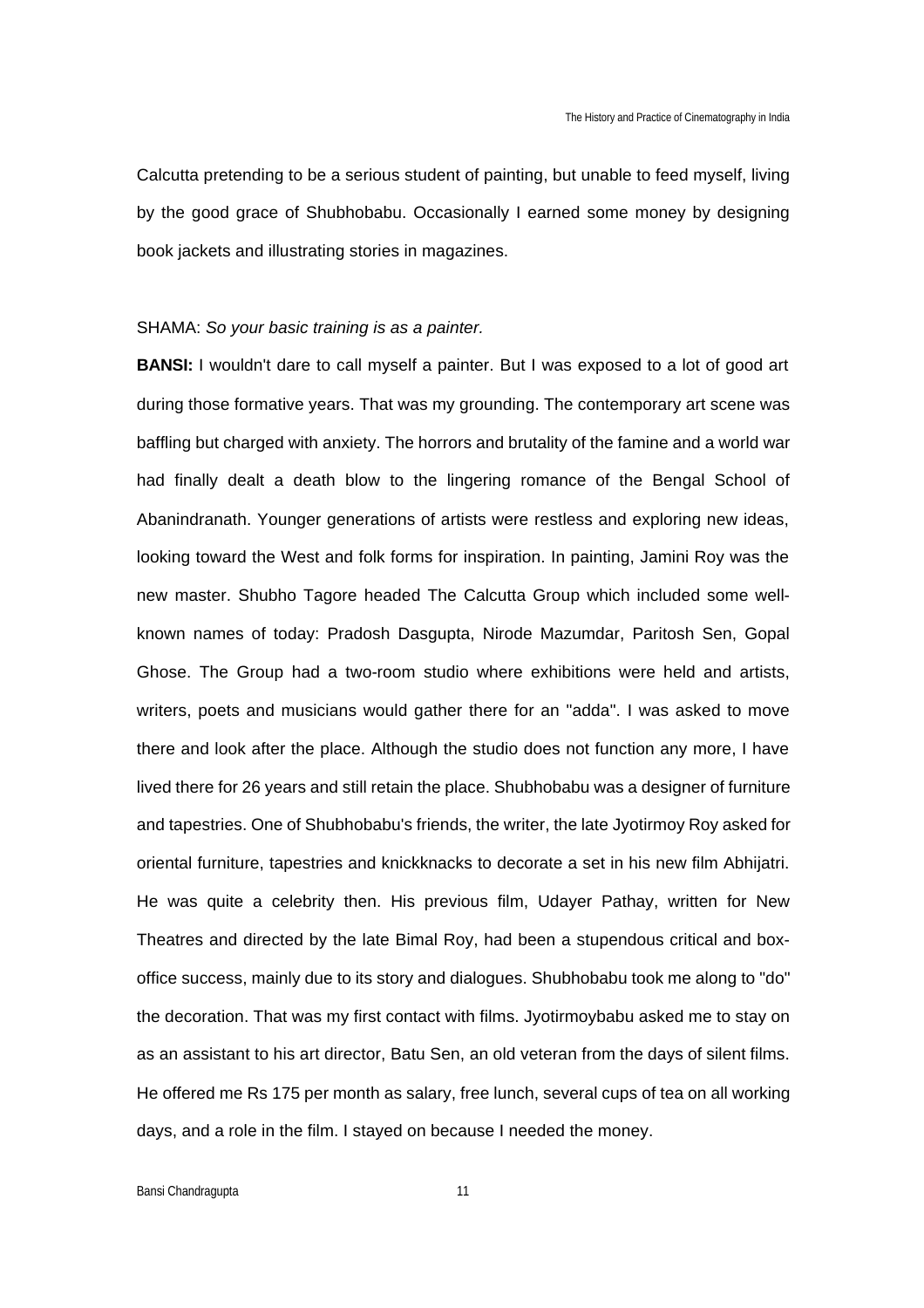#### SHAMA: *That was your period of apprenticeship.*

**BANSI:** Which wasn't a long one. Once again Fate played its part. Batu Sen became taken ill with typhoid, a long and wasting disease in those pre-penicillin days. The late Hemen Gupta, the director of the film, and Jyotirmoybabu asked me to take over. I pleaded my incompetence. But Hemenbabu was reassuring: "You have to mark down the plan on a piece of paper. I will show you the plan myself. You supervise the construction, only take care that the joints in the flats don't show."

We had that stupendous set of all Indian films: the hall with a grand staircase leading to several first floor rooms, a portico in front for the car, and of course, the grand piano in the hall. We were only midway, finishing the balustrade of the grand staircase when riots broke out in the city. It was August 1946. Work was resumed after several days. Our cameraman, Ajit Sen, was trained in the UFA studios, Berlin, during the heyday of German Expressionist cinema. A day before the shooting he walked in, spotted some 5 KW lights on the set and lit the set up. Then he called me and said through the perpetual cheroot stuck in his mouth, "Look here son, I want you to fill these shadows cast by my lights with a deeper shade of the green you have on the walls. Use a spray gun." The reason, he told me, was that the film stock, or rather stocks (because of the war scarcity you were forced to work with several brands - Kodak, Dupont, Agfa) were old and had developed a base fog which flattens the contrast ratio. "And I do not have enough lights." He planned to take all long shots and tracking shots with the painted shadow set and then repaint it flat for medium and close up shots.

#### SHAMA: *What were your interesting assignments after this?*

**BANSI:** No art direction work for a long time - maybe for one-and-a-half years - till I was asked by S. D. Narang, then a refugee from Lahore, to take over as the art director of his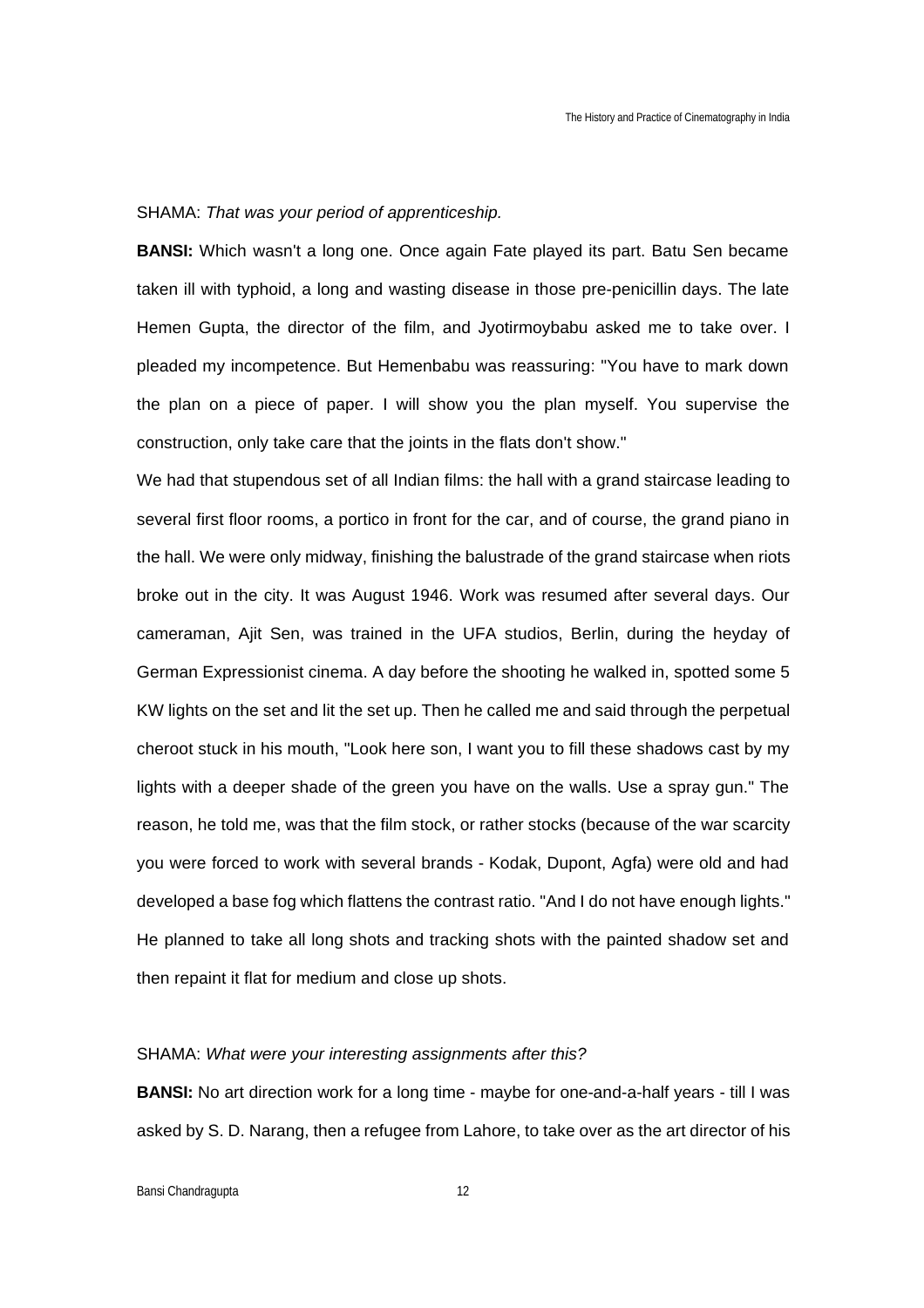Bengal National Studio. Meanwhile, the only assignment I remember now, was as a "dialogue reminder". This strange job consisted of coaching and reading to a predominantly Bengali cast their Hindi dialogues. They offered me Rs 250 a month. I was glad for the money. It did not last long though. I was thrown out because I dared to smoke in front of Kanan Devi, the heroine of the film.

#### SHAMA: *How did you like the job of studio art director?*

**BANSI:** Absolutely lousy. I was disenchanted. How could a young serious-minded "artist" participate in a cheap tamasha? That was my state of mind.

#### SHAMA: *I guess this must be round about the time you met Satyajit Ray?*

**BANSI:** I knew him only slightly through a common friend - Prithwish Neogi. I remembered him because he said he liked my acting in Abhijatri, where I had played a trade union activist. But it was only when he asked me to become a founder member of the Calcutta Film Society and we saw a lot of films together, that we became friends. We saw each other frequently in the USIS library. He came there during his lunch hour : to look at the American magazines and papers - mostly to read the film reviews. I was there because I was attracted by Lewis Jacob's The Rise of the American Film which I read through and through, for the first time realizing the range and scope of cinema as a form. It was here during one of these meetings that he told me about the Film Society. There were very few books; even the standard classics on theory and technique by Pudovkin, Arnheim and Eisenstein were not easily available. I found Satyajit knew a lot about films, about technique, and he had seen hundreds of films, mostly American, and some European. Knowing him through serious reading at the library, through the Calcutta Film Society, that is how the transformation happened. One of the first film shows at the Society was Battleship Potemkin, a 16 mm silent print purchased from The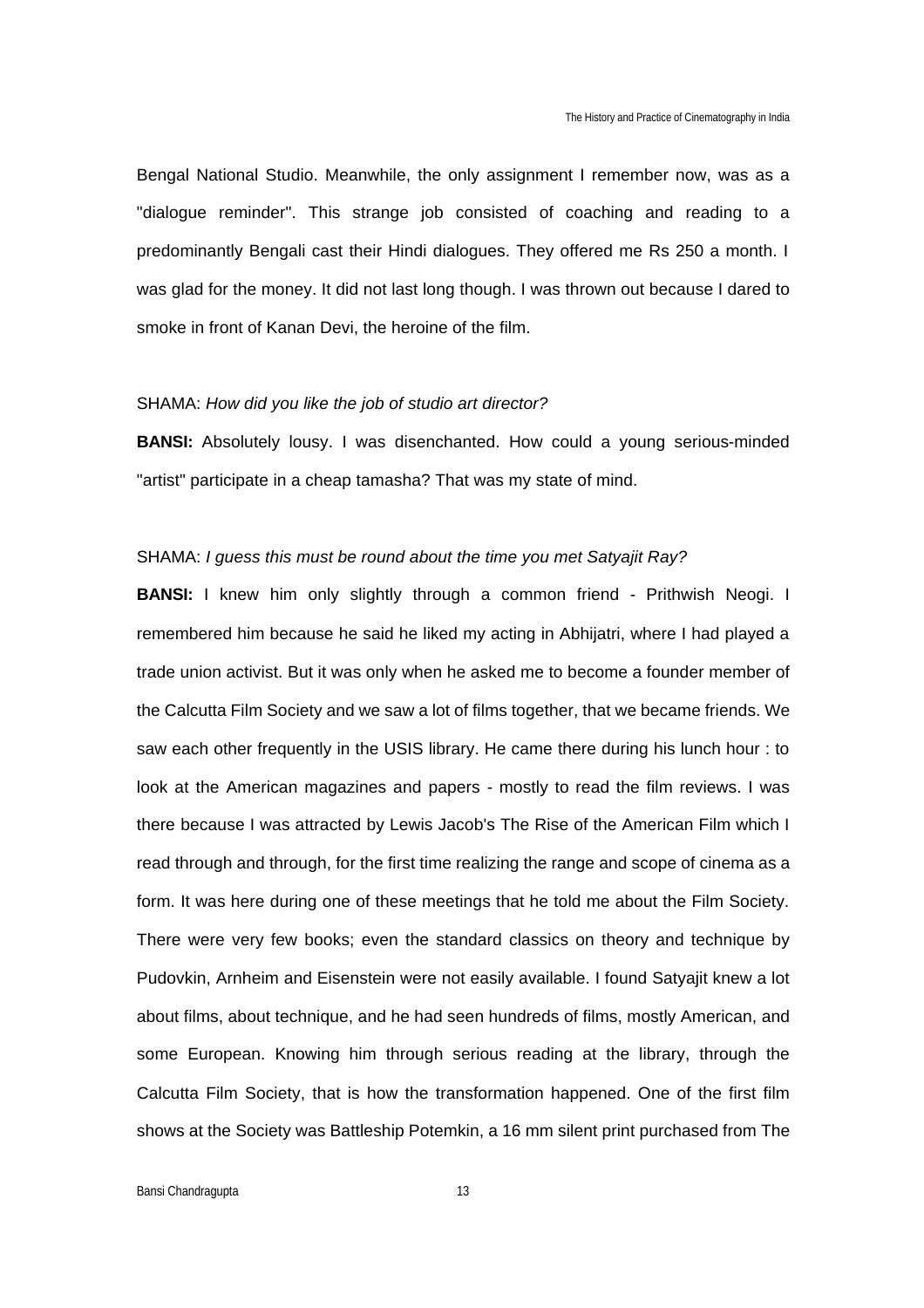British Film Institute, London. The Calcutta Film Society still owes them money for the print!

SHAMA: *So the Calcutta Film Society and the filming of The River in Calcutta was a prelude to the launching of Pather Panchali which broke all known conventions of the Indian cinema.*

**BANSI:** Marie Seton perhaps rightly calls this period "a prelude to persistence". She points out that but for persistence Pather Panchali would never have been started and certainly not completed. Through the tremendous financial difficulties and a completely hostile, cynical film crowd who thought we were mad amateurs. That we survived all this, indicates the strength we had in our convictions. In 1950, D. J. Keymer had sent Manik (Satyajit) to their London Head office. One of the first things he did there was to become a member of the London Film Club. In four and a half months he saw some 99 films! He passionately wrote to me about the Italian neo-realist films. DeSica's Bicycle Thieves was a tremendous experience for him.

Then in India the First International Film Festival (1952) exposed us to the hitherto unknown trends in the post-war cinema. There were DeSica, Rossellini and Kurosawa. The neo-realist cinema grappling with reality. Shot on location in available light, with a modest budget, with non-actors. This reassured us of our own convictions (of how to shoot a film). Meanwhile Manik brought home the first draft of the Pather Panchali script which he wrote on the ship returning home.

SHAMA: *On location do you generally change and do a lot of new construction or do you prefer to use what exists? Have you actually reproduced a house?*

**BANSI:** One never really reproduces an actual house. It is at best a synthesis of elements because the set has to suit the demands of the script. Of course I take a lot of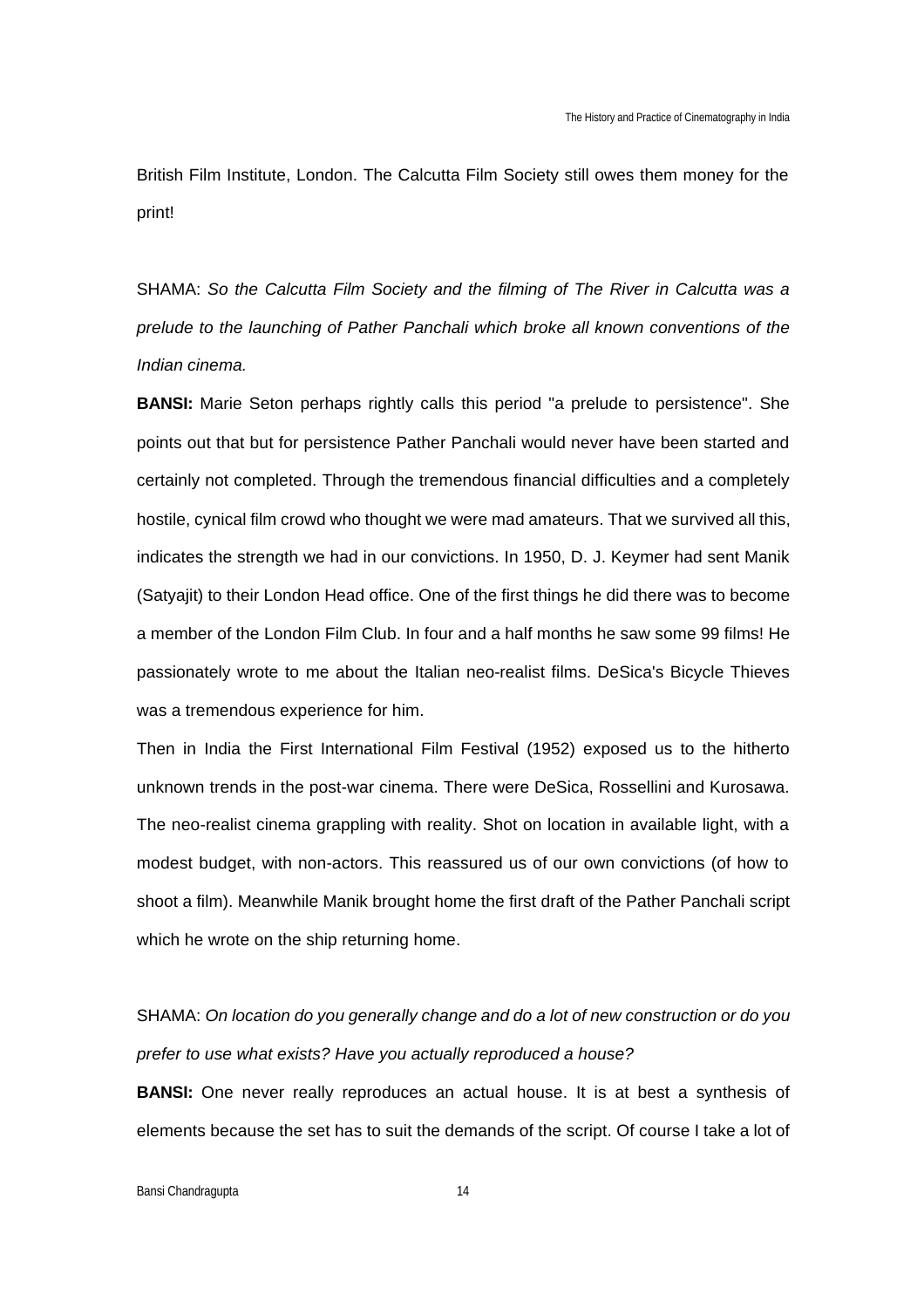care by taking a lot of photographs of actual locations. For Aparajito I was in Benares for quite some time to get the feel of the architecture - its layout and spatial dimensions. I took my measuring tape along and noted down the ground plans and measurements of several courtyards, porticos, verandahs, rooms, doors, and windows. These were of great help when I got down to making my plans on the drawing board. Because in a film this sort of typicality is very important whatever elements you play with. They must look credible and so it's not important whether any such house really exists or not.

Basically, you look for the correct setting, the right kind of atmosphere dictated by the script. But really it's never airtight. I mean you may find features on location which are not there in the script, which can add to what is already there. Like in Pather Panchali you can plan for a long shooting spell on one location, you add, delete, reconstruct using what exists. In small budget films, the money you have to spend is the key factor.

# SHAMA: *It's generally believed that all Ray films are totally shot on location. Which is to say he ultimately finds the right kind of setting.*

**BANSI:** On the contrary, Manik has shot almost 85 percent of his interiors on studio sets. Of course, no exteriors have ever been simulated indoors. Pather Panchali was the first and the last film where large chunks of day scenes were shot on location. For night scenes a replica of Harihar's house was built in a studio. Besides several scenes in low key lighting of a single oil lamp, we had the studio-created rain, storm, and lightning, the night Durga died.

It was in the next film Aparajito, that day scenes were first attempted on a studio set (Harihar's Benares house). Subrata Mitra (the cameraman) argued that in such a traditional house, in the deep well of the courtyard the main source of light is reflected from the sky overhead and not direct. So he created an artificial sky over the set. He stretched a sheet of white long cloth over the opening of the courtyard and pointed all his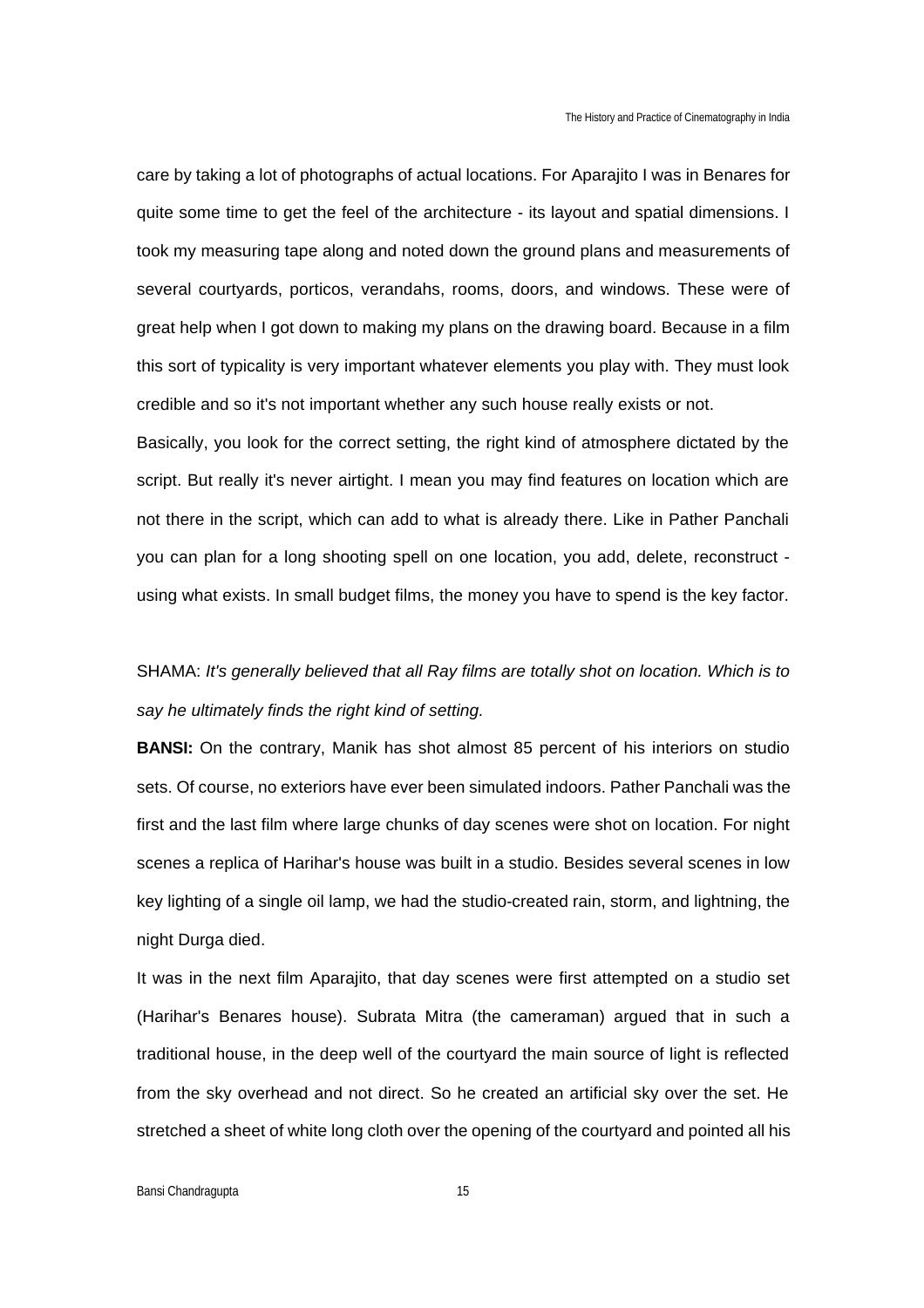lights upwards to his cloth to get a shadowless reflected light bounced back into the courtyard and the verandahs of the set. To this day most people think that this house was shot on location. This is clearly indicative of how imaginative lighting adds not only to the credibility of a well-designed set, but to the mise-en-scene in general. This was the beginning of the now very popular technique of bounce lighting. From Aparajito ('56), Jalsaghar ('58), Apur Sansar ('59), Devi ('60), Teen Kanya ('61), Abhijan ('62), Mahanagar ('63), Charulata ('64), Nayak ('66) - the train was built in the studio - Goopi Gyne Bagha Byne ('68), Pratidwandi ('70), Mrinal's Calcutta 71 ('71), and later on to my latest film with Ray, Shatranj ke Khilari, most interiors are sets. Whenever the camera peeps outside a window or a door at a sunlit landscape, a river, a lane, or a city street, the shot is a location shot. Juxtaposed with studio shots the ultimate effect transcends the limits of a set.

SHAMA: *Shooting on location seems to be the new vogue in the Hindi films. Even five years ago they were terribly studio oriented in Bombay where hidebound conventions seem to reign supreme. Do you think the reason is just a means to save money, as predominantly believed by some producers, or to create an authentic atmosphere?*

**BANSI:** It's both. In rare instances of thoughtful application this has produced notable results, mostly in low or medium-budget films. Five years ago in Bombay I was still fighting with my producers/ directors that all exteriors should be done on location. Unless it's a period film, it poses few problems that cannot be satisfactorily resolved. Interiors can be effectively built in a studio, as I have done in many films. Location filming in most cases is economical, saves a lot of leg work, compared to mounting construction and material cost of sets. I am afraid one can ascribe motives more mundane than a quest for authenticity behind this new spate of location shooting. Innumerable houses of the nouveau riches at Juhu Vile Parle round the year have been turned into a vast studio.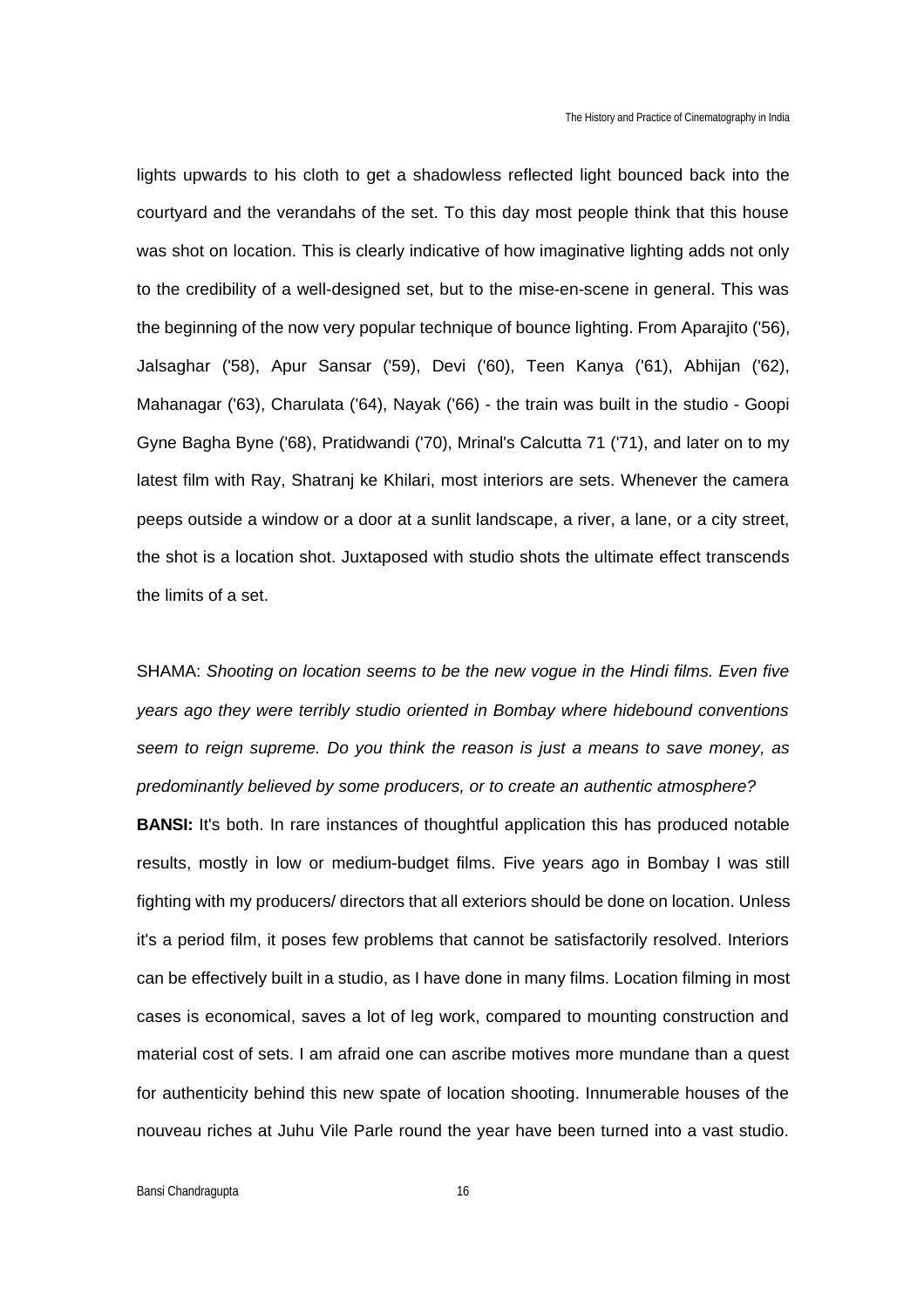Interiors are the most sought after. Fully furnished, carpeted wall to wall, draped and wall-papered, complete with crystal, glass, plastic chandeliers, and painted in motley clashing colors, most of these interiors (in their tastelessness reminiscent of an average studio set) are used unchanged in several films at a time. Changes are not encouraged even if someone bothers. You might disturb another man's continuity - one who was shooting there yesterday and will shoot again next week and another who was there the day before ! So much for authenticity! This is ready-made convenience - no advance studio bookings, no organization for building and furnishing sets. You save money. Whenever the actors are available, you can walk in any time and say, "Action!" That is the thing!

Post-war technology has gradually evolved a system of professional filming equipment which is extremely compact, mobile, sophisticated and economical at once - the Ariflex camera, Nagra type recorder, Agenioux zoom lens, quartz iodide lights added to faster film stock, and faster lenses that have liberated the filmmaker from the studio. In the near future, in Bombay, when the novelty will wear off, one hopes the significant aspects of the new found freedom may be noticed and used to serve films creatively.

SHAMA: *What has been your most challenging and satisfying assignment to date?* **BANSI:** It's difficult to answer this. In a way all assignments of any interest pose a challenge. For instance Jalsaghar was difficult because then I was not technically - I mean as a craftsman - proficient. And I had to solve the problems, I hope successfully. Otherwise among my period films, maybe Charulata and Shatranj ke Khilari have been the most satisfying because all designs had to be backed by research in depth.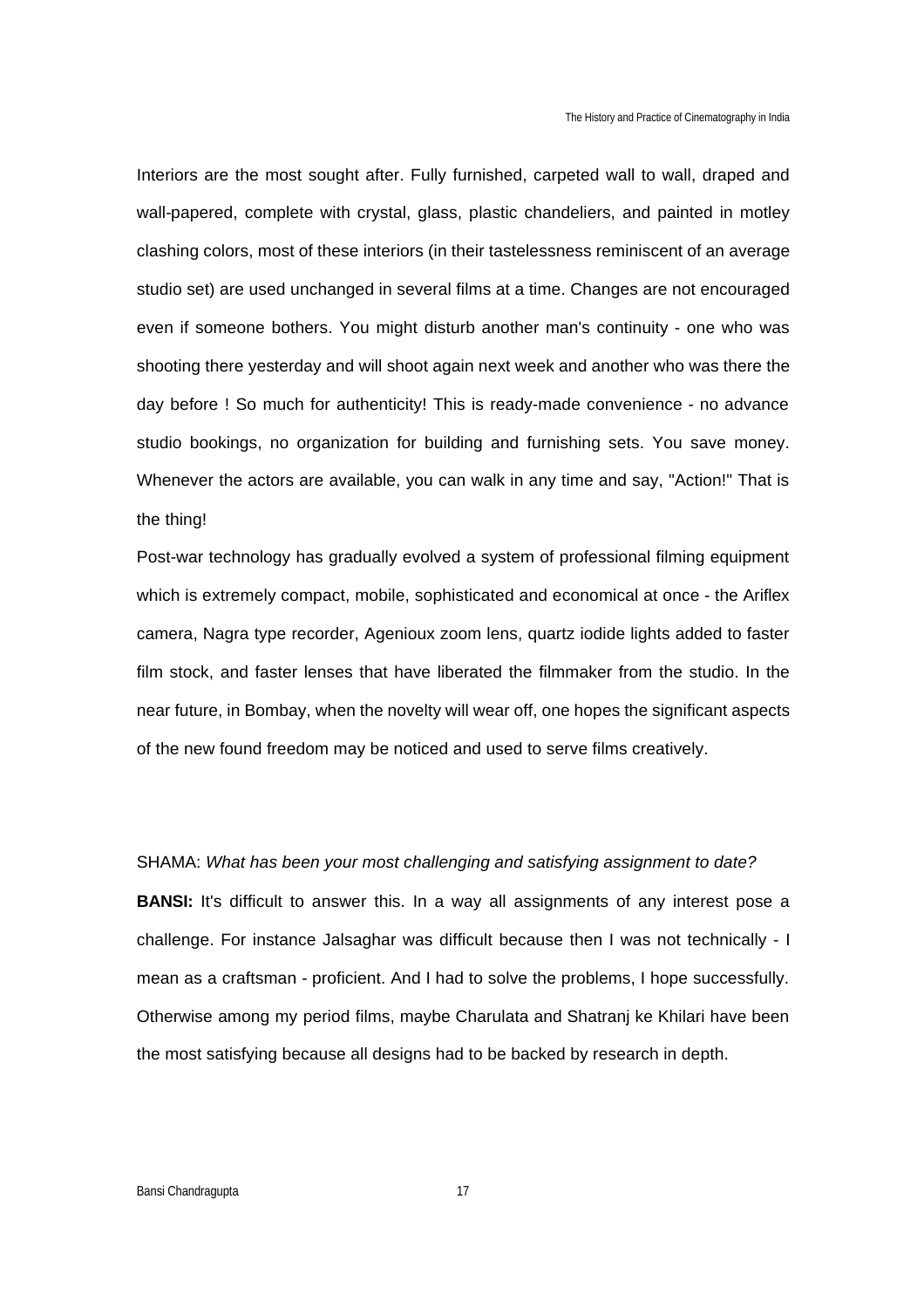## **Excerpts from MONTAGE MEETS BANSI CHANDRAGUPTA**

#### *And how did you come to be so involved with Mr Ray's films?*

**BANSI:** In 1950, Satyajit asked me whether I would like to work as his set designer for Pather Panchali. I agreed very readily. Subrata Mitra was also with us. We used to go looking for ideal locations and went to innumerable villages with a l6 mm. camera. The idea was to blow up the negative finally, which would prove less expensive than working with 35 mm. This turned out to be a little difficult, because the blow-up looked flat.

#### *Did you find your ideal location?*

**BANSI:** Yes, a dilapidated, crumbling old house, almost in ruins, in a village near Calcutta. It was vacant; we remodeled the house. A kitchen was built especially for the film, because it had to be wrecked later in the film, due to a storm. The verandah was thatched and columns were built into it. The compound wall with a door, deliberately battered and weather-beaten, was also fixed on - built by me.

#### *How did you find working on Mr Ray's first film?*

**BANSI:** It was inspiring - and exasperating. Our financial difficulties were immense. One scene, for instance, will explain what we had to go through. There is a scene of the clothesline in Pather Paachali. It is shot from the front and then from behind. The time lag between these two consecutively cut shots was one year.

*How do you like working with Mr Ray?*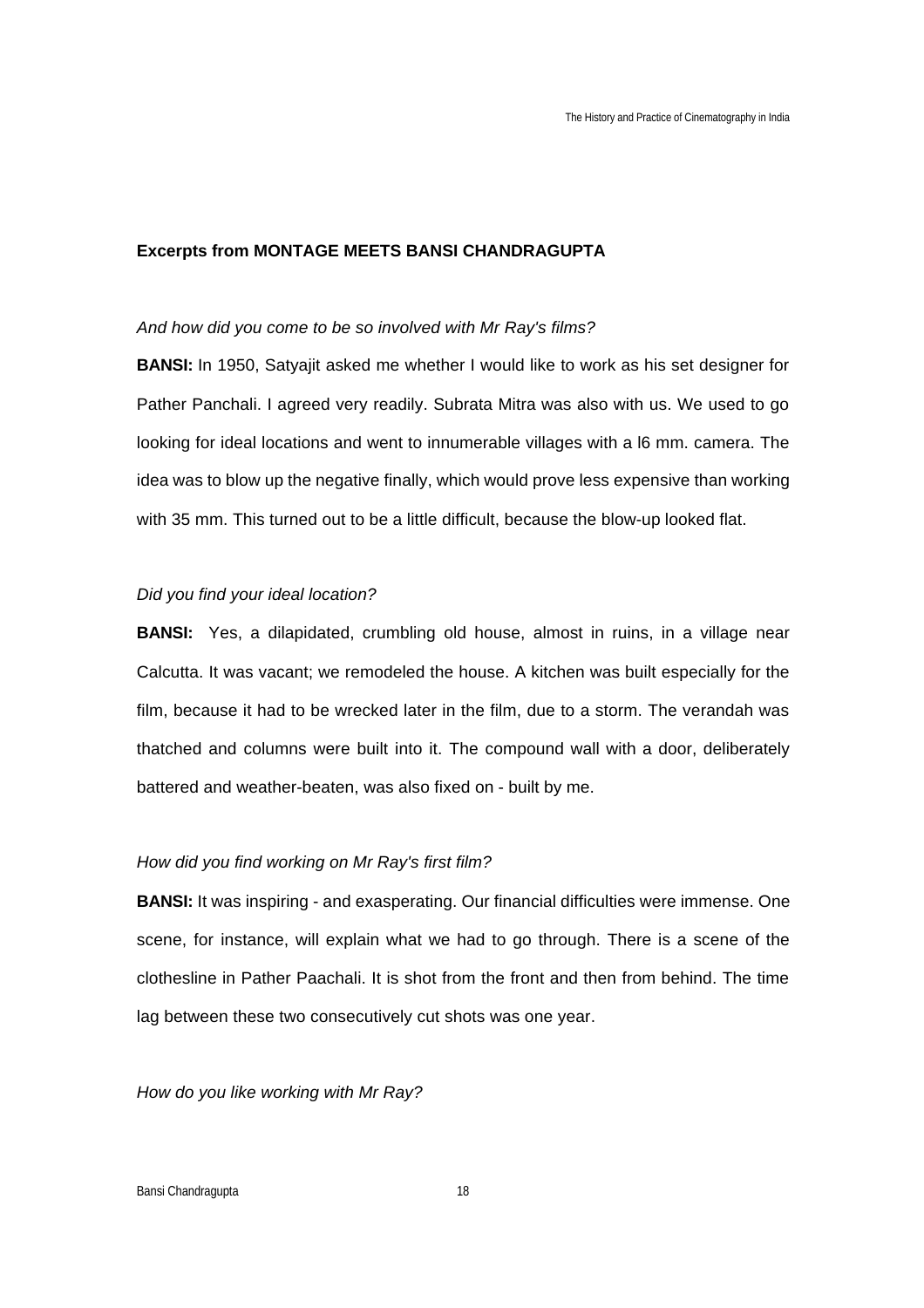**BANSI:** He goes abouthis sets in a very elaborate manner. Each set is seen by him in the minutest detail and hhe is very definite abouthis camera movement, angles and lighting. And his eye for continuity is astonishing. Naturally, this kind of meticulous attention and assurance is of immense help to an art director.

## *Why is this so?*

**BANSI:** Because a set exists only in relation to the script. This close collaboration between the director/script writer and the designer gives rich results and saves unnecessary construction. I feel a particular stimulus in working with a director who has definite ideas on design and camera angles, on atmosphere and style of set designs. A designer gives a film an overall visual style.

A set is not a replica of what already exists, otherwise there would be no need for designers. A film set is built for the camera and for the camera angles only. Anything that is not effective through the lens is a waste of good money and effort, however pleasing it might look to the naked eye. Photography has its own limitations which must be constantly borne in mind. Ray has a keen camera-eye and each carefully picked detail helps to build the atmosphere.

#### *Do you follow any definite method of work when creating sets fro Mr Ray's films?*

**BANSI:** ell, the sets grow, so to speak, with the key scenes, and then we work backwards and around these sets. In the scenes themselves one usually takes the central feature. For instance, in Charulata the bedroom scenes were dominated by the huge Victorian bed. Then one arranges the whole set around this feature, piece by piece, detail by detail. This is putting it all very badly, but it is the only way I can describe my method. … a letter to me from Satyajit written at the time when Charulata was being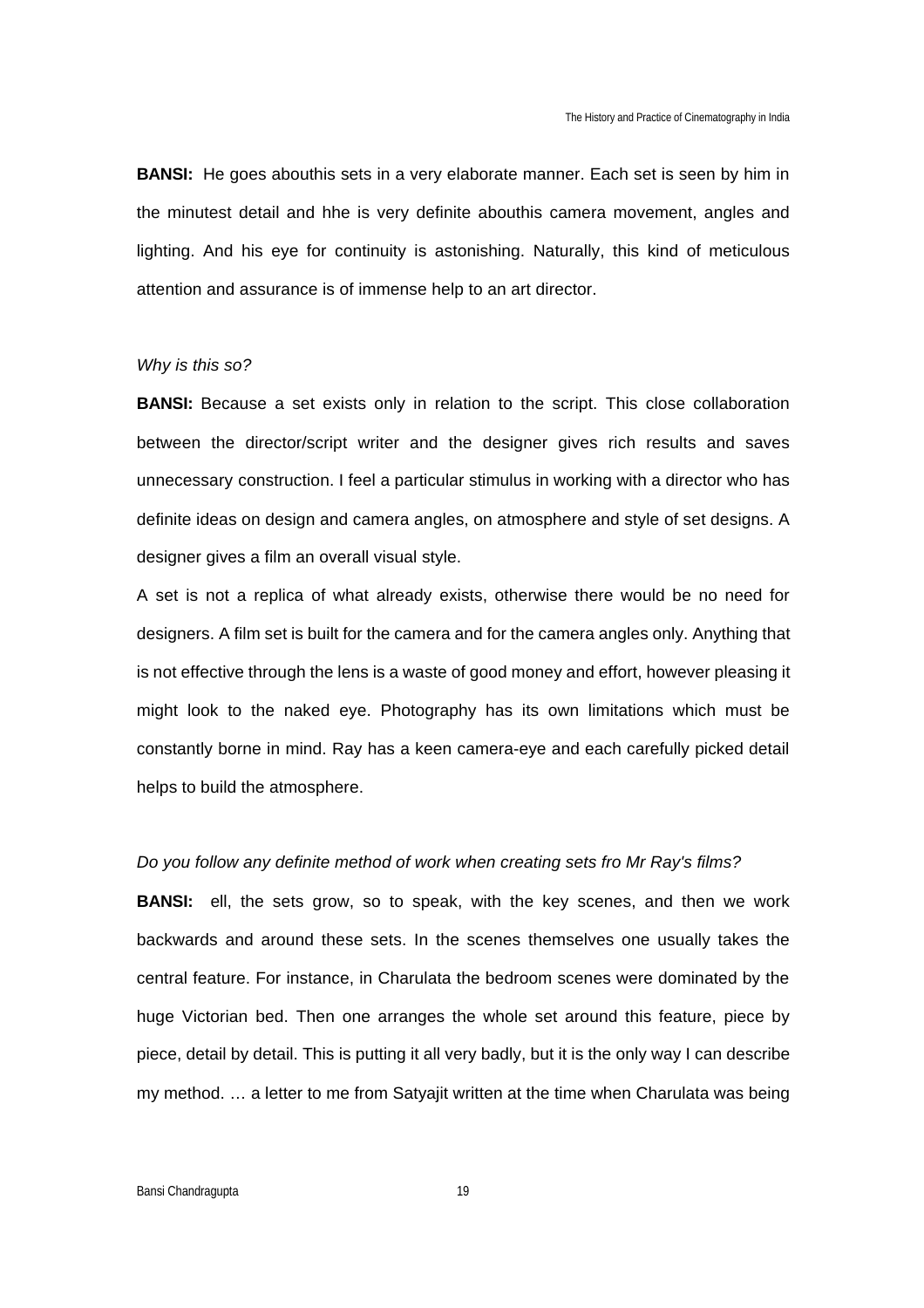scripted… explains the closeness and reliance of our working relationship very clearly. Great attention is paid, at~ this stage, to the photographic requirements.

#### *Can you tell us what this letter is about?*

**BANSI:** It discusses the house-set for Charulata. Our main problem was the very limited floor space (80 feet by 45 feet) at our disposal. The first sketch shows the central quadrangular courtyard flanked by verandahs which, in turn, looked into the rooms of the house. We built only the three verandahs which were required by the shooting script. The entire quadrangle was also not necessary. The master plan of the house was divided into the following four major sets:

1. The interior of heroine Charu's bedroom and .its view of 3 verandahs, has a glimpse of 2 staircases.

2. The drawing room with a suggestion of its adjoining verandahs.

3. Amal's bedroom treated likewise.

4. A verandah with its view of 3 sides of the quadrangle and a suggestion of the rooms within.

Charu's.bedroom and its adjoining verandah built on a 6 foot high platform was erected to life-size scale. But the 2 remaining verandahs were deliberately made smaller to convey distance and perspective: a device dictated by the limited floor space. Separate sets were built for scenes played on the verandah itself. The wrought-iron railings as in sketch 3 of the letter were chosen for their light, decorative appearance - so typical of the Victorian influence of that period. Besides, wrought-iron structure took less space than masonry pillars and arches.

*Do you have the furniture and decoration made or designed especially for your scenes?*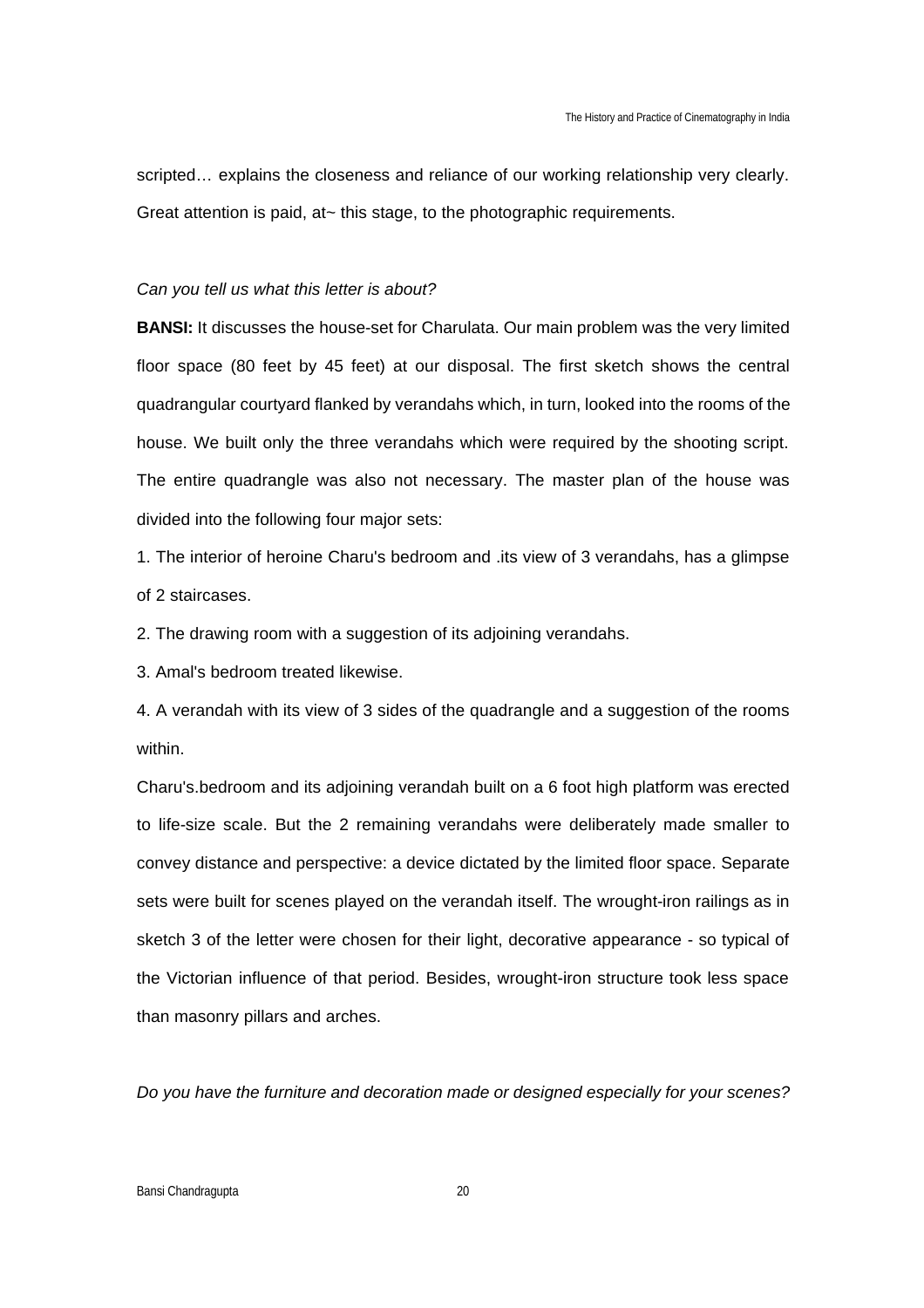**BANSI:** Very, very rarely. Usually Satyajit and I spend hours and days scouting the bazaars for the kind of furniture, lamps, decoration pieces, etc. that we need. We usually find what we want in Chor Bazar. Then we may paint or remodel what we have bought or hired.

### *In which of his films has Mr Ray relied most heavily on sets?*

**BANSI:** Many, I would say; Charulata being the latest among his recent films. Every scene of Charulata (except one by the sea-shore) was shot in sets. We went to a lot of houses of that period that still exist in plenty here in Calcutta. We were looking for a typical adaptation of the Victorian style house to Indian, or more correctly, to a Bengali style. Looking afresh at things with the particular film in mind is a routine with Ray. So that every film is preceded by a lot of location hunting, which gives a lot of fresh ideas. That is one reason also why the characters in his films so belong to the surroundings, whether on sets or location. For the costumes, we went to the photographers Bourne and Shepherds and looked through their albums of the period. Then Satyajit designed the costumes from references.

*Mr Ray uses a lot of unusual houses in his films - such as the old sprawling houses of Jalsaghar, Devi and Charulata. Can you tell us how you came to select such locations?* **BANSI:** The house in Jalsaghar is in Nimteeta, situated on the banks of the river Bhagirathi (as the Ganga is locally known there) in the district of Murshidabad. This location is really provocative and has been used in many of Ray's films. Samapti was shot here. The river scenes and the scene of Amal walking in the mud. In Devi, the scenes of the river and the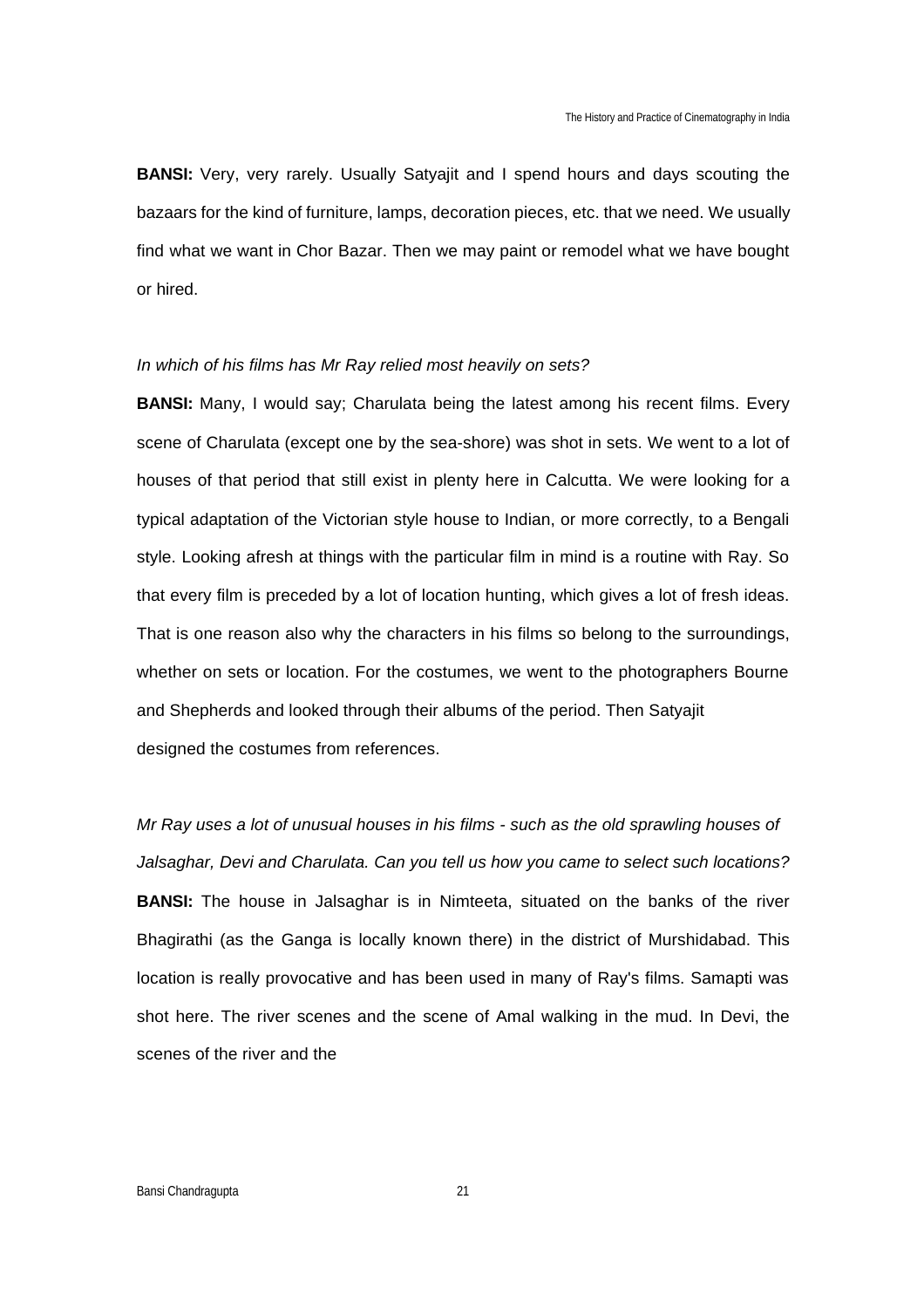sandy path in the white-flowered Kash-reeds; the mass of people filing past accompanying the song: the last scene when the girl goes mad and runs into a misty field.

The house of Apu's father-in-law, also shown on the bank of a small river, is in Maheshgunj near Krishnanagar. I added a cut-out facade on the top of a disused factory from the Indigo days. The compound wall, the gate, and the front verandah were constructed along with this house. Apu's own roof-top room in Calcutta was near Tala tank in Calcutta. The interior of the room was studio-built.

In Jalsaghar, all interiors were built in the studio including the music-room. The house on location was dressed and repainted for our purposes, as also the fountain in front and the partly fallen massive gateway, to the boundary of the house - were all additional construction specially built to suit the script.

#### *Can you give us examples of your attention to detail in Charulata?*

**BANSI:** Well, take the wall-paper in Charu's drawing room. This pattern was first designed and then screen-printed. The paper came in 30"X40" sheets and we pasted these on to the plywood finished walls. It took a whole day and a night just to stick the paper. One of the designs came in a running floral pattern and in order to align the pattern during pasting required extraordinary care. Even the door patterns were done this way.

## *How do you manage to make your sets so authentic? Take for instance Mahanagar. The Anglo-Indian girl's flat was very realistic. How did you achieve this effect?*

**BANSI:** Well, I visited as many Anglo-Indian homes as possible and talked to people. I also used my Leica to photograph details. One has to note details, specially the